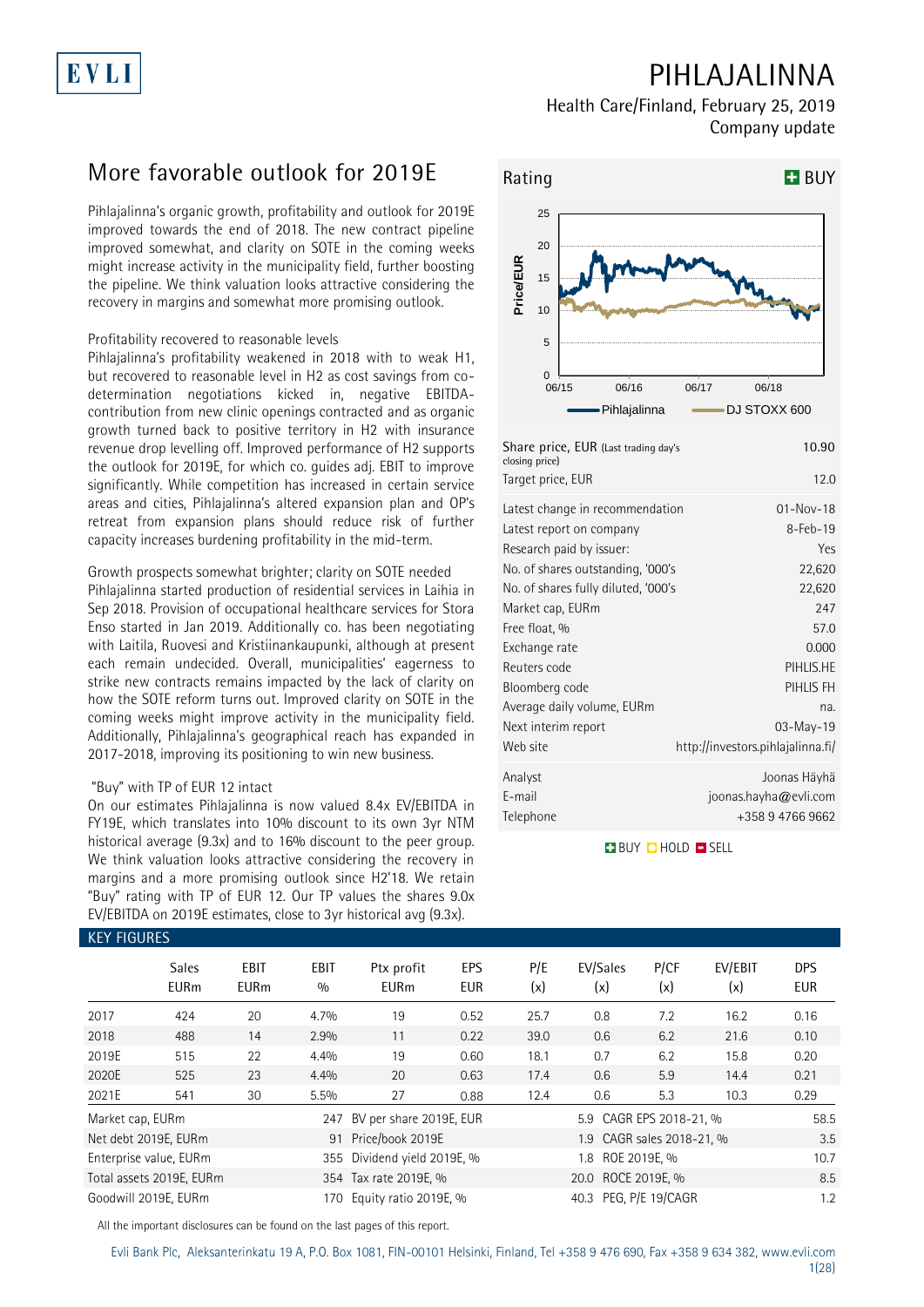

### **Investment summary**

Pihlajalinna is the 3rd largest social and healthcare service provider in Finland after Terveystalo and Mehiläinen. Corporate Customers bring in 19% of revenue; Private Customers 17% and Public Customers 64%. The market demand picture looks solid: historical CAGR for social and healthcare markets in Finland have been reported at some 4-5%, and market growth is projected to continue at about 4% CAGR in the mid-term.

Pihlajalinna's competitive edge is mainly in its strong track record of profitable operations with fixed-price outsourcing contracts. The company is a market leader in complete social and healthcare outsourcings in Finland and its revenue grew strongly especially in 2014-2016 with sizeable new outsourcing deals. Since then the pipeline has been thinner and revenue growth was more based on acquisitions in 2017-2018.

Pihlajalinna's organic growth was disappointingly negative in 2018 due to weak H1, but performance and outlook improved in H2'18: production of residential services in Laihia started in Sep 2018 (annual value EUR  $\sim$  5m), and provision of occupational healthcare services for Stora Enso started in Jan 2019 (we estimate value at EUR ~4m). Additionally the pipeline for new contracts seemed to improve: co. has been in negotiations with Laitila (potential value EUR 5m), Ruovesi (potential value EUR 15m) and Kristiinankaupunki. While decisions from some of these were expected by the end of 2018, each remains undecided. Overall, municipalities' eagerness to strike new contracts remains impacted by the lack of clarity on how the SOTE reform turns out. Improved clarity on SOTE in the coming weeks could improve activity in the municipality field. Additionally, Pihlajalinna's geographical reach has expanded in 2017-2018, improving its positioning to win new business for example in occupational healthcare, in our view.

Pihlajalinna's profitability declined in 2018 due to weak H1, but profitability recovered in H2. The negative adj. EBITDA contribution of the first three Greenfield units contracted throughout 2018; cost savings from codetermination talks in spring 2018 kicked in, and organic growth turned back to positive territory in H2 with insurance revenues levelling off. For 2019E Pihlajalinna guides revenue to grow and adj. EBIT to improve significantly. Revenue outlook is supported by M&A and the new deals, while 2019E profitability is supported by tail-end impact of cost savings in Q1 and progress in ramping up the first three clinics. While competition appears to have increased in certain service areas and cities, Pihlajalinna's altered expansion plan and OP's retreat from expansion plans should reduce risk of further capacity increases burdening profitability in the mid-term.

The SOTE reform is highly political and disputed. The timetable has been delayed several times and further delays are possible, if not probable. At present the reform is being prepared by different government authorities before a parliamentary voting can take place, but time appears to be running out considering the planned timetable and approaching parliamentary elections in spring 2019. At its current form SOTE represents a significant growth opportunity for private operators, as it would open EUR 5.4bn of service production to competition from 2022 onwards. However, we highlight significant risks and uncertainty is related to the completion, final form and timetable of the SOTE reform, particularly regarding the freedom of choice. The SOTE reform may be delayed, significantly altered or even cancelled. Clarity on SOTE should improve in spring 2019.

On our estimates Pihlajalinna is now valued at 8.4x EV/EBITDA in FY19E, which translates into 10% discount to its own 3yr NTM historical average (9.3x) and to 16% discount to the peer group. Our DCF model implies fair value of EUR 14.6. We think Pihlajalinna's valuation looks attractive considering the recovery in margins and a more promising pipeline since H2'18. We retain "Buy" rating with TP of EUR 12 intact. Our TP values the shares at 9.0x EV/EBITDA with 2019E estimates, ie. close to the 3yr historical NTM average of 9.3x.

3rd largest service provider in a growing market

Strong track record of profitable operations in fixed-price outsourcings

Organic growth disappointed in 2018, but outlook for 2019E is somewhat better

Profitability back at reasonable levels

Clarity on SOTE needed

"Buy" with TP of EUR 12 intact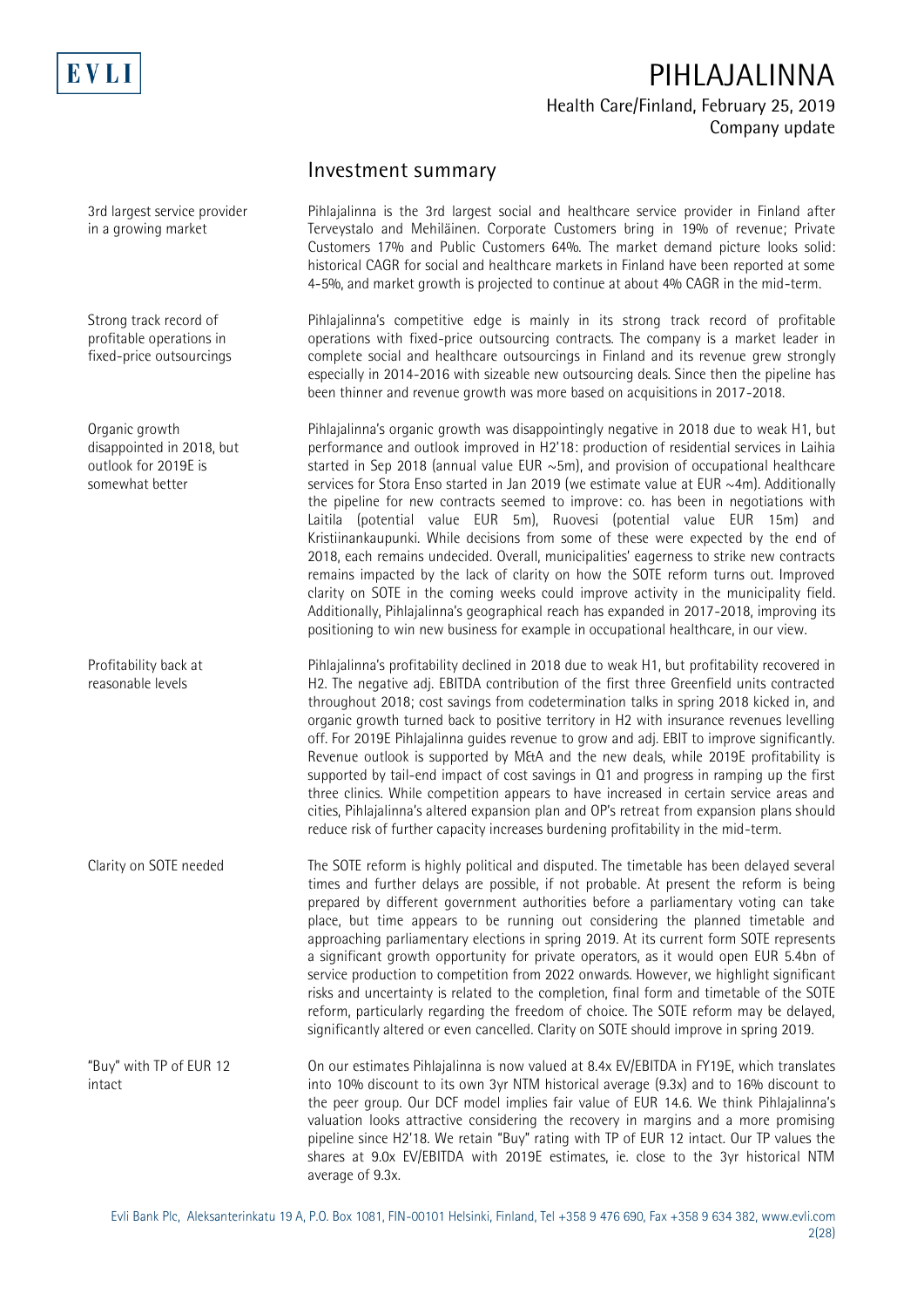

**PIHLAJALINNA**

**Health Care/Finland, February 25, 2019 Company update**

## **Company description – a social and healthcare service provider**

Pihlajalinna is the 3<sup>rd</sup> largest private social and healthcare service provider in Finland after Terveystalo and Mehiläinen. Pihlajalinna serves households, companies, insurance companies and public sector entities in private clinics, health centres, dental clinics, hospitals and fitness centres around Finland. The service offering is wide and includes general practitioner and specialized care services, surgical services, occupational healthcare, dental care services, elderly care, reception center activities and staffing services. Pihlajalinna is the market leader in complete social and healthcare outsourcings in Finland.

Pihlajalinna has three customer groups:

- Corporate Customers: includes occupational healthcare customers, insurance company customers and other corporate contract customers. Revenue from Corporate Customers was EUR 106m in 2018 vs. EUR 83m in 2017. Of the EUR 106m in 2018, 25m came from insurance companies, implying EUR 81m came from other corporates.
- Private Customers: includes individuals who pay for services themselves and may subsequently seek compensation from their insurance company. Revenue from Private Customers was EUR 92m in 2018 vs. EUR 68m in 2017.
- Public Sector Customers: includes public sector organizations such as municipalities, joint municipal authorities, congregations, hospital districts and the public administration who purchase services from or have outsourced service provision to Pihlajalinna. Revenue from Public Sector Customers was EUR 348m in 2018 vs. EUR 331m in 2017. The majority of public sector revenue comes from Pihlajalinna's complete outsourcings. Other services provided to public sector customers include reception center activities and staffing services.



Pihlajalinna reports its revenue by customer group and by region as follows (2018):

The 3<sup>rd</sup> largest private social and health care service provider in Finland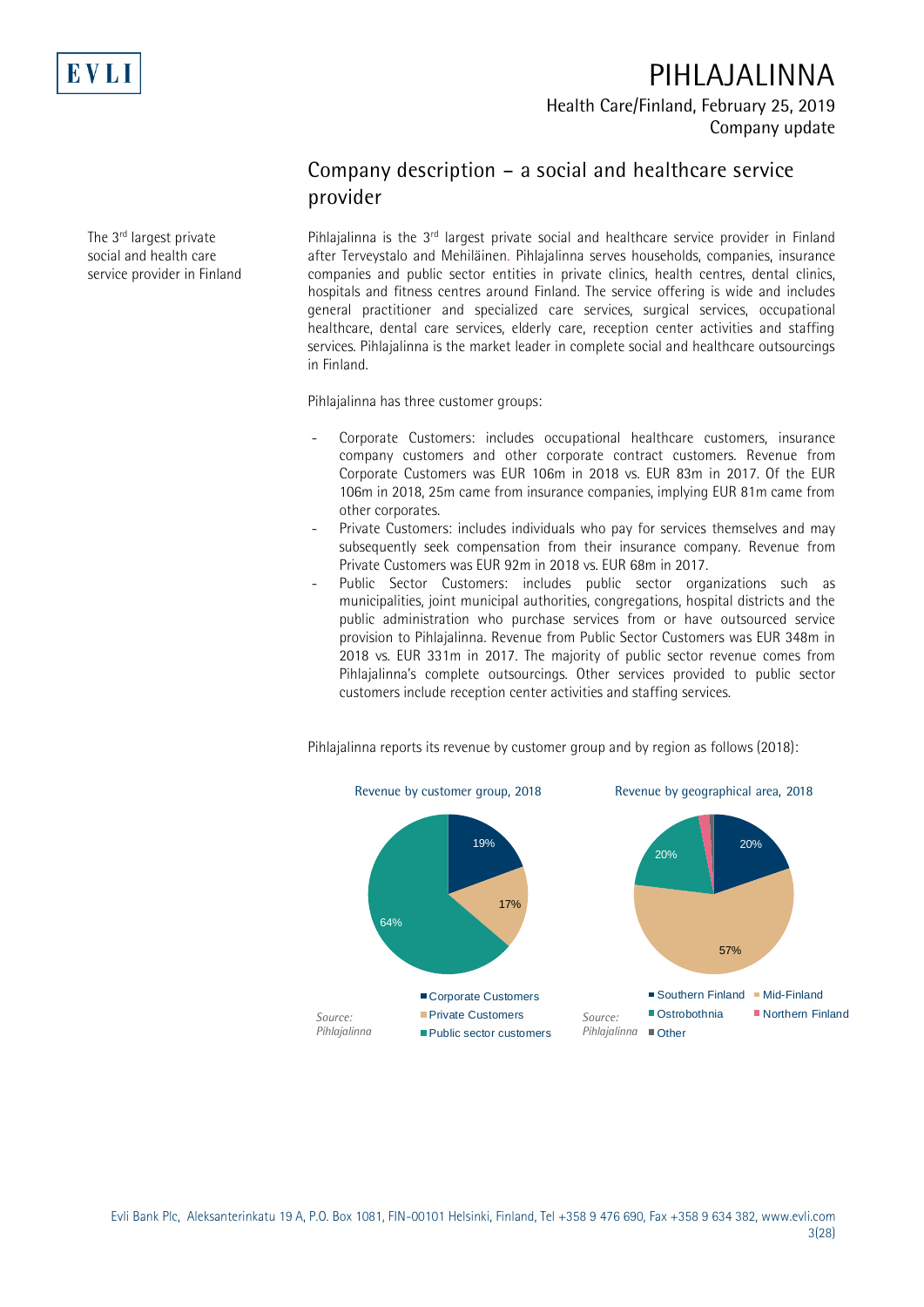

#### The clinic network has been enlarging both organically and via M&A

Greenfield expansion plan was altered in Autumn 2018

Private provision of publicly funded services is expected to increase in the future

### **Clinic network has been expanding both via openings and M&A**

Pihlajalinna's clinic network has been enlarging in recent years both organically and via M&A. Geographically presence is strong especially Pirkanmaa, Ostrobotnia, Central Finland and the Helsinki Metropolitan Area. Pihlajalinna's clinic network can now be seen as being nationwide, although the width is still unlikely to match that of main rivals Terveystalo and Mehiläinen, especially in larger cities.

Pihlajalinna has a national greenfield expansion plan for 2017-2020E, under which new clinics were to be opened to around 10 new locations in 2017-2020E. The idea was to increase reach and to prepare for the upcoming SOTE reform. The first three new clinics were opened in late 2017/early 2018 in Oulu, Turku and Seinäjoki. A 4<sup>th</sup> opening has been planned to Pori, but at present this opening has not been carried out and it remains on hold for now. P The first three clinics were large and have extensive service offerings. Their ramp-up had a notable, EUR -3.5m negative impact on adj. EBITDA during 2018E. The remaining openings were to be clearly smaller units. ihlajalinna guided CAPEX of the whole program to remain under EUR 40m.However, with Q3'18 earnings Pihlajalinna altered its expansion plan; the company no longer expects to open new surgical units at least in 2019. Going forward expansion will be primarily based on M&A and potential municipal projects, rather than new larger clinic openings. Earlier in 2018 rival Terveystalo flagged its saw signs of overcapacity in the certain cities, especially in surgical and MRI activities. Rival OP also announced its retreat from expansion plans in Autumn 2018.

One key motivation for expanding the clinic network is the view that private provision of publicly funded services will increase in the future, with or without the SOTE reform. Enlarged network supports winning new customers, for example occupational healthcare customers or outsourcings, and reduces the need to use external service providers for public specialized healthcare, which has increased volatility of profitability in recent years, due to lack of control of the care chain.



Pihlajalinna's locations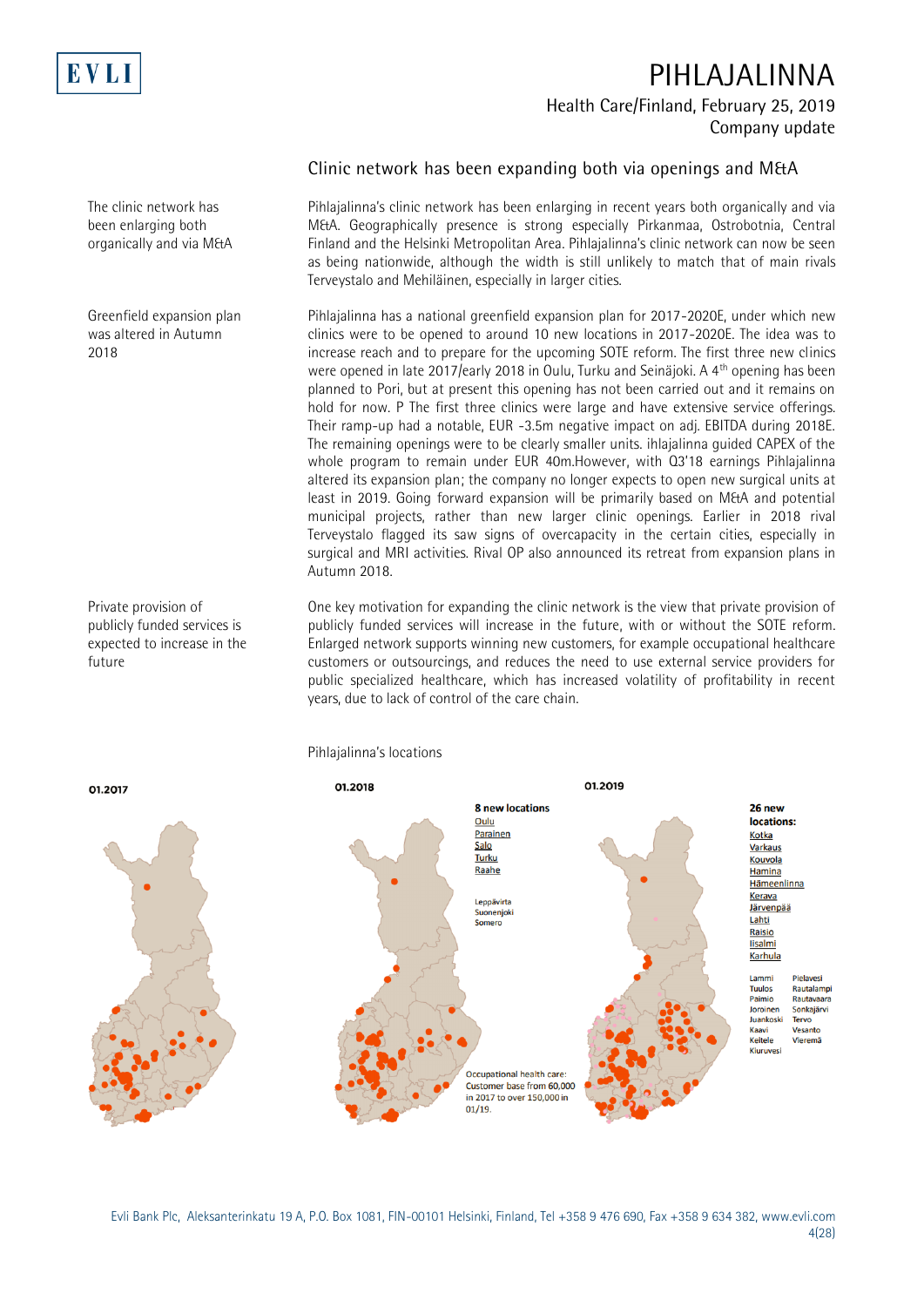

Clear majority of OPEX relate to employees and purchase of external services

# **PIHLAJALINNA Health Care/Finland, February 25, 2019 Company update**

### **Operating costs– employees and purchase of external services**

Pihlajalinna reports its operating costs in three main items: materials and services (EUR 189m, 41% of total OPEX in 2018), employee benefit expenses (EUR 208m, 45% of total OPEX) and other operating expenses (EUR 63m, 14% of total OPEX). Within materials and services, purchases of external services from practitioners and other parties corresponded 92% of the cost item in 2017. The need to use external service providers should have decreased somewhat with new clinics opened during 2018, but detailed split has not yet been reported. The other operating expense item consist of facility expenses, equipment and IT-related expenses, sales and marketing and other.

### **Key revenue and profitability drivers**

Key revenue drivers include:

- Historical market growth has been attractive at about 4-5% (CAGR): 2017-2022E projections indicate growth should continue at  $\sim$ 4% CAGR in the mid-term
- Potential new outsourcing contracts
- Expansion of clinic network
- people's increasing interest in their health and increasing popularity of voluntary health insurances

Key profitability drivers include:

- Capacity utilization rate of Pihlajalinna's units
- New units are typically EBITDA-negative during the ramp-up phase
- Pricing of services driven by demand/supply balance in the market.

#### **Leverage has increased with M&A**

Pihlajalinna's net debt/adj. EBITDA was 2.8x at the end of 2018 (excl. impact of IFRS 16) vs. the company's financial target of <3x. Net debt should increase further once the ownership increase in Kuusiolinna Terveys for EUR 18.4m is settled (estimated spring 2019). Pihlajalinna's net debt has been on the increase during 2017-2018E with several M&A transactions. Transition to IFRS 16 reporting from 2019 onwards will further increase net debt: company currently estimates IFRS 16 will increase net debt by EUR 85m, while adj. EBITDA will increase by EUR 13.6m. Net debt/adj. EBITDA, incl. impact of IFRS 16, was thus 3.8x at the end of 2018. Despite fairly high leverage the company has stated it remains open to M&A if the price is right. Earlier in 2018 Doctagon was acquired through a directed 10% share issue. Structurally, it is noteworthy that the balance sheet includes a sizeable amount of goodwill (EUR 170m at the end of 2018), due to a large number of M&A transactions in recent years.

### **Financial targets, dividend policy and guidance**

Pihlajalinna's financial targets have been (issued long before IFRS 16 took effect):

- Operating profit (EBIT) margin exceeding 7%
- Net debt to EBITDA below 3x
- Dividends at least 1/3 of net profit

2019E guidance:

Pihlajalinna expects revenue to "increase" and adj. EBIT to "increase clearly" in 2019.

Net debt/adj. EBITDA was 2.8x at the end of 2018 (excl. IFRS 16)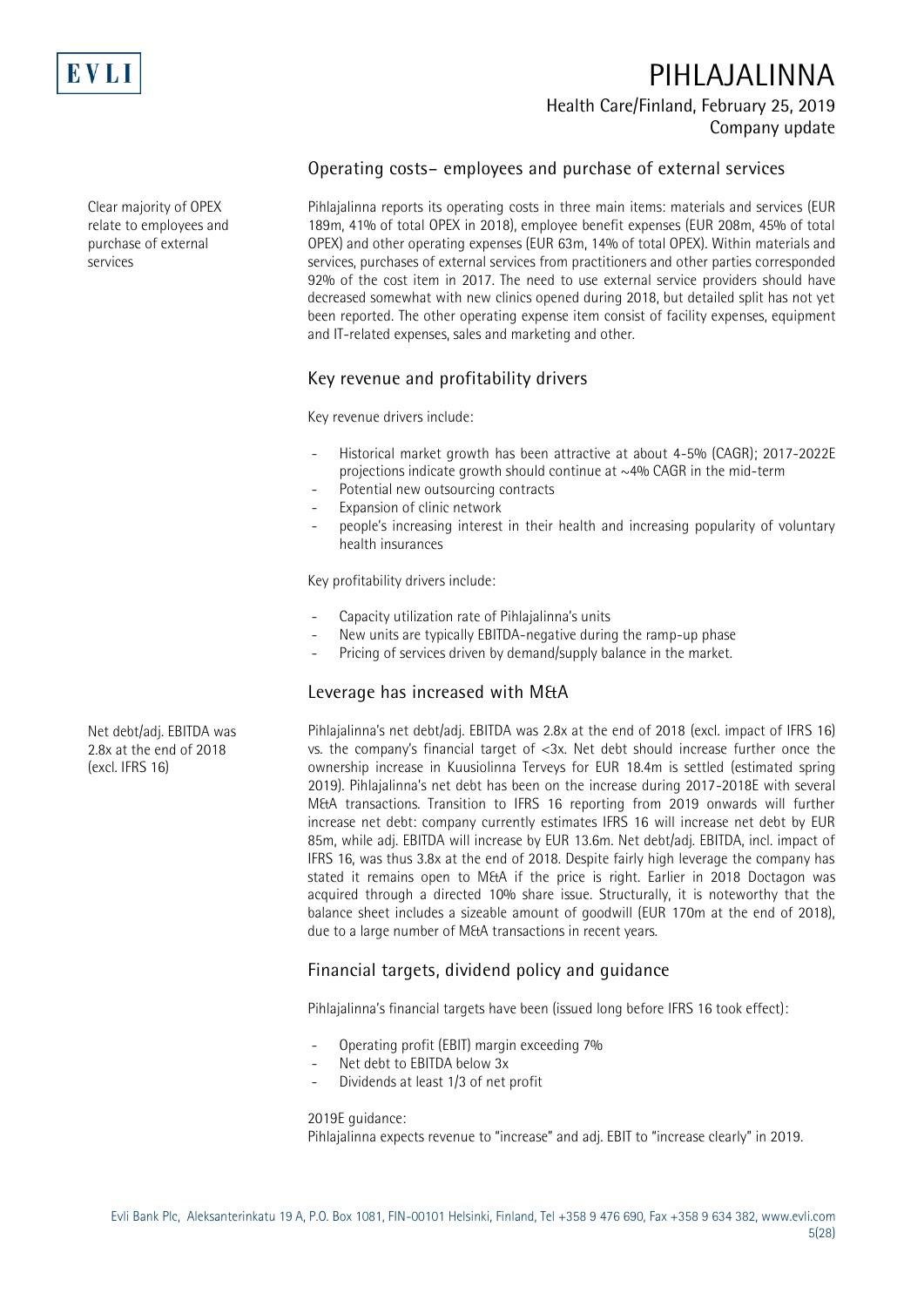

Both social and especially healthcare services

Market share of private operators has increased

steadily

# **PIHLAJALINNA Health Care/Finland, February 25, 2019 Company update**

## **Market description – a growing underlying market**

Pihlajalinna operates in both social and healthcare markets, with an emphasis in healthcare services. According to Statistics Finland, both markets have demonstrated long-term growth: in 2005-2017, CAGR for production of human health activities was 3.8%, while corresponding CAGR for social service production was 5.3%. Growth has been driven by aging population, increasing prevalence of lifestyle diseases and people's interest in their own health, among others. Growth has been moderate in recent years.

Market sizes were measured at EUR  $\sim$ 17bn for human health activity production and EUR  $\sim$ 12bn for social service production in 2017. Combined market addressed by Pihlajalinna was thus around EUR  $\sim$ 29bn in 2017. Of this, the share produced by private corporations has increased rather steadily over the years.



Finland (EUR billion, current prices 2017)

Production of human health and social work activities in

Historical market CAGR  $~100$ 

Healthcare service expenditure have increased regardless of the financing channel in 2008-2016. CAGR was 4.6% for publicly funded public provision; 3.1% for privately funded private provision and 8.6% for publicly funded private provision. Combined CAGR was 4.8% in 2008-2016.



Evli Bank Plc, Aleksanterinkatu 19 A, P.O. Box 1081, FIN-00101 Helsinki, Finland, Tel +358 9 476 690, Fax +358 9 634 382, [www.evli.com](http://www.evli.com/) 6(28)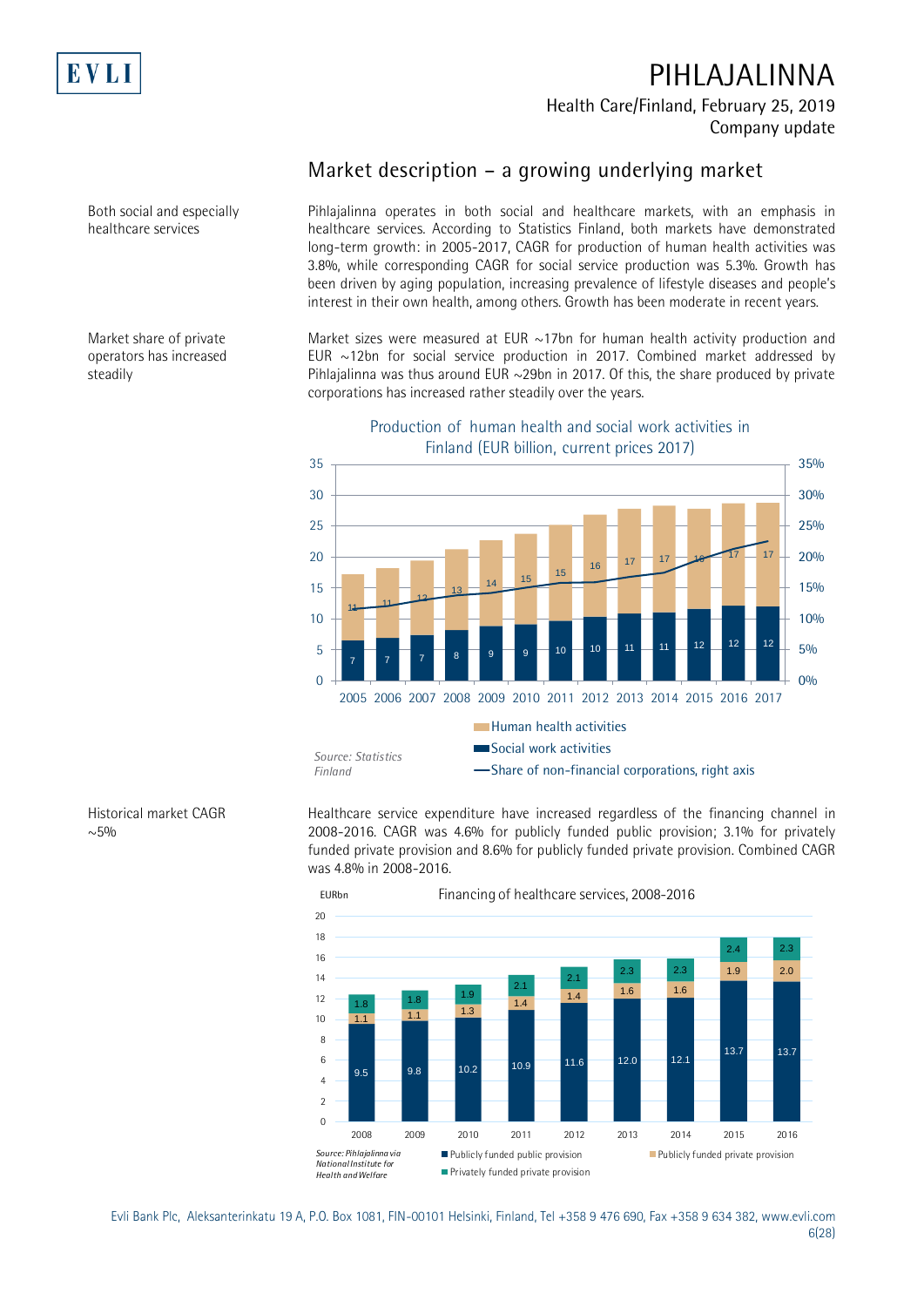

NHG promises  $\sim$ 4% growth (CAGR) for 2017- 2022E, without impact of SOTE

Cost savings and preventing services from fleeing to larger towns have been key drivers for outsourcings

Length of outsourcing contracts is typically 10-15 years

# **PIHLAJALINNA Health Care/Finland, February 25, 2019 Company update**

According to a report by Nordic Healthcare Group commissioned by competitor Terveystalo, total Finnish healthcare expenditures are expected to grow by 3.7% (CAGR) in 2017-2022E. By customer group average growth rates, excluding the impact of the SOTE reform, were estimated at 8% for corporate customers, 4% for private customers and 4% for public customers. Market growth is thus expected to continue.

#### **Outsourcings have been a key growth driver for private companies**

Outsourcings have been a key growth driver for publicly funded but privately produced healthcare services market. Outsourcing contracts refer to contracts between a private healthcare service producer (such as Pihlajalinna) and a public sector entity (often a municipality), in which the public sector entity either partly or fully has outsourced their social and healthcare service production. Main motives to outsource service production has been related to cost savings, due to a long-term rise in healthcare costs weakening municipalities' finances, and to prevent services from fleeing to larger towns/cities when the SOTE reform becomes effective. Private companies have typically been able to produce the same services at a lower cost. In Pihlajalinna's case, better efficiency has often been related to efficient management of the referral chain, which has been one source of inefficiency in public healthcare. Private producers have also been faster to adopt digital services.

The length of current outsourcing contracts in Finland varies but is often around 10-15 years. Many contracts include a call option for municipalities to extend the length at the end of the initial contract period. Pricing of contracts is typically based on the number of people living in the municipality and age structure. Pricing is usually revised during the contract period with index increases reflecting for example changes in public expenditure and the number and age structure of the population. Profitability of the contracts is impacted by the overall value/size of the contract. Digitalization provides increasing possibilities to improve efficiency in service production.

The below table outlines Finland's largest municipal outsourcings. All expect the Meri-Lappi contract are complete outsourcings. Pihlajalinna is the market leader in complete outsourcings. Attendo's outsourcings have now transferred to Terveystalo.

| Finiand's largest municipal outsourcings |              |                                             |                        |                  |
|------------------------------------------|--------------|---------------------------------------------|------------------------|------------------|
| Municipality/area                        | Population** | Net expenditure<br>or value<br>$[EURm]$ *** | Contract start<br>date | Service provider |
| Kuusiokunnat                             | 24 300       | 92                                          | $1/2016 - 1/2017$      | Pihlajalinna     |
| Jämsä                                    | 21 800       | 83                                          | $9/2010 - 9/2015$      | Pihlajalinna     |
| Meri-Lappi*                              |              | 74                                          | 6/2018                 | Mehiläinen       |
| Mänttä-Vilppula                          | 12 800       | 50                                          | 1/2013                 | Pihlajalinna     |
| Parkano                                  | 8900         | 34                                          | 1/2015                 | Pihlajalinna     |
| Siikalatva                               | 5 800        | 26                                          | 1/2017                 | Mehiläinen       |
| Posio                                    | 3600         | 18                                          | 2016                   | Coronaria        |
| Tohmajärvi                               | 4 800        | 18 <sup>2</sup>                             | 2013                   | Attendo          |
| Pyhtää                                   | 5 400        | 18 <sup>2</sup>                             | 2015                   | Attendo          |
| Rantasalmi                               | 3 800        | 18                                          | 2015                   | Terveystalo      |
| Sysmä                                    | 4 100        | 17 <sup>17</sup>                            | 2017                   | Attendo          |
| Puolanka                                 | 2 800        | 15                                          | 2013                   | Attendo          |
| Sulkava                                  | 2 800        |                                             | 1/2017                 | Attendo          |
| Rääkkylä                                 | 2 400        | 11                                          | 2011                   | Attendo          |
| Kärsämäki                                | 2 700        | 10 <sup>°</sup>                             | 2015                   | Attendo          |

### Finland's largest municipal outsourcings

\* EUR 74m refers to the value of the contract, not net expenditure

\*\* Population in December 2014

\*\*\* Net expenditure, 2014, does not equal the value of outsourcing contract for others than Meri-Lappi.

*Sources: Pihlajalinna, Attendo, Statistics Finland*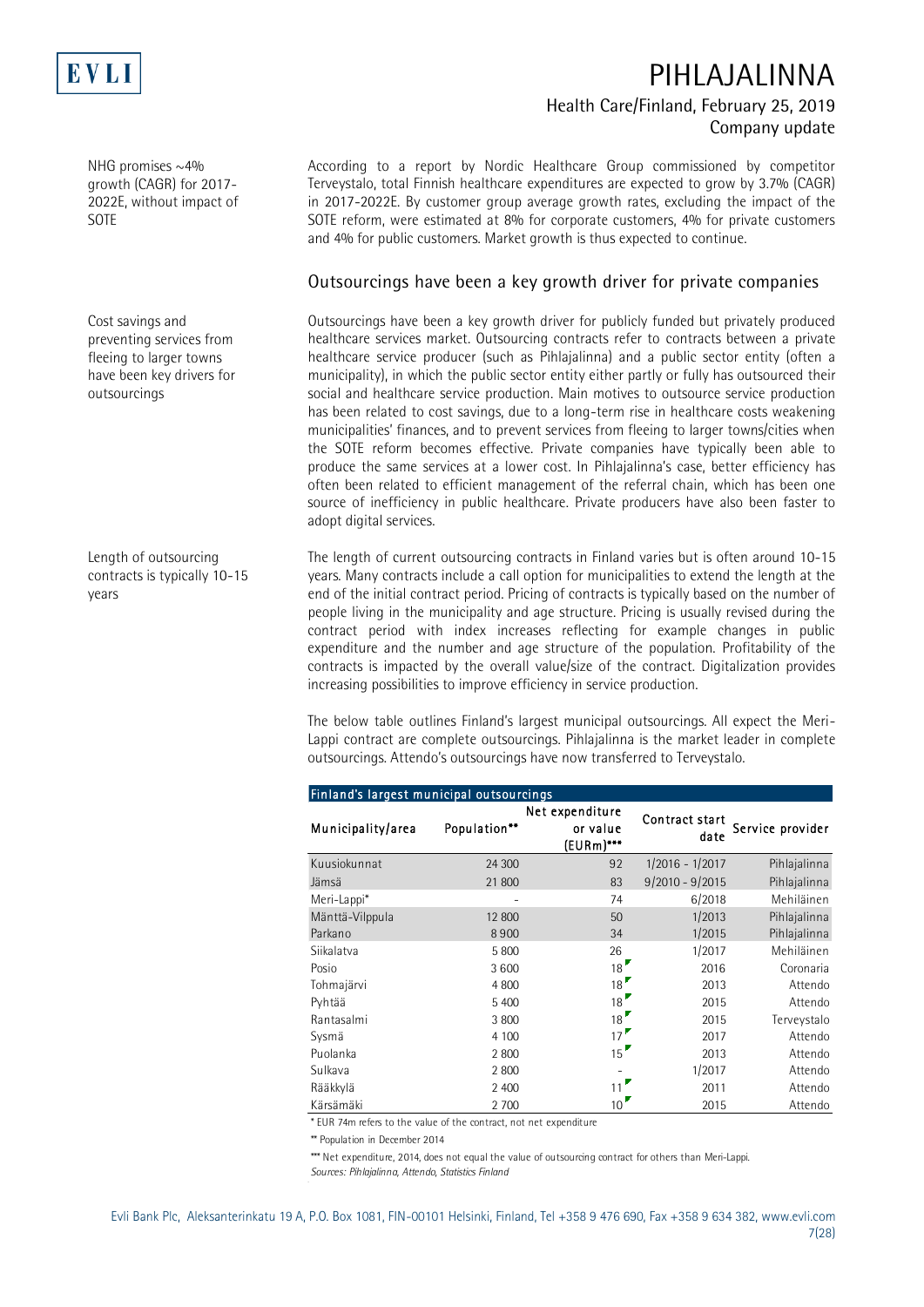

Pihlajalinna pioneered the joint venture model for outsourcings

Pihlajalinna has typically established a joint venture with the municipality that has outsourced its service production to Pihlajalinna. Ownership has typically been 51%/49% for Pihlajalinna/municipality while board representation has typically been 50%/50%. The arrangement has allowed the municipality to impact decision making and get a part of the profits via the minority share.

However, due to the approaching SOTE reform municipalities have had a financial incentive to decrease their ownership before counties begin as the minority shares would be transferred to the county. Pihlajalinna negotiated and increased its ownership stakes in three out of five of its municipal JVs in June 2018, and agreed to increase ownership in the 4<sup>th</sup> JV (pending the municipality's final decision). As a result of the four transactions Pihlajalinna's share of net profits in will increase by EUR 3.2m in total (based on 2017 figures). Purchase price was EUR 26.8m in total, implying P/E of 8.3x. Valuation thus looked attractive for Pihlajalinna shareholders. Co. increased its stakes in municipal JVs in 2018

#### Pihlajalinna's municipality outsourcing business

|                           |                               | Outsourcing Revenue EURm |       |            | Pihlajalinna |
|---------------------------|-------------------------------|--------------------------|-------|------------|--------------|
| Name of JV                | Municipality/location         | type                     | 2017  | Population | ownership    |
| Kuusiolinna Terveys Oy    | Kuusiokunnat and Soini        | Complete                 | 91    | 25,000     | $97\%$ **    |
| Jämsän Terveys Oy         | Jämsä                         | Complete                 | 74    | 22,000     | 51%          |
| Mäntänvuoren Terveys Oy   | Mänttä-Vilppula and Juupajoki | Complete                 | 42    | 13,000     | 81%          |
| Kolmostien Terveys Oy     | Parkano and Kihniö            | Complete                 | 34    | 9.000      | 81%          |
| Jokilaakson Terveys Ov*** | Jämsä                         |                          | 26    |            | 90%          |
|                           | Hattula                       | Partial                  | $4^*$ | 10,000     |              |

*Source: Pihlajalinna, Evli Research* \* Contract enlarged in 2018E, new value EUR 3.5m

\*\* expected closing spring 2019

\*\*\*Produces public specialized care services in Jokilaakso hospital

#### **Restrictive law limits, but does not prevent new outsourcings**

The Finnish government passed a law on July 2016 which obligates future municipal outsourcing contracts to contain a termination clause allowing future counties to terminate new over 5-year outsourcing contracts with annual value exceeding 50% of the annual social and healthcare costs of the municipality. The law was further tightened in late 2017. Currently the termination clause will need to be included if the value exceeds 30% of the municipality's annual costs and if the contact would cover a period exceeding the year 2020.

The restrictive law limits the potential size of the outsourcing contracts, but does not prevent them as below 30% can still be outsourced. Also there is a workaround, as it should be possible for municipalities to join existing (complete) outsourcing contracts which were signed prior to the first version of the law passed in July 2016 (when contracts did not include the termination clause). One example of this was municipality of Nokia, which during 2018 considered joining Pihlajalinna's existing Mänttä-Vilppula complete outsourcing contact.

Government introduced a law restricting new outsourcings in 2016 and tightened the law in 2017..

..yet outsourcings are still possible.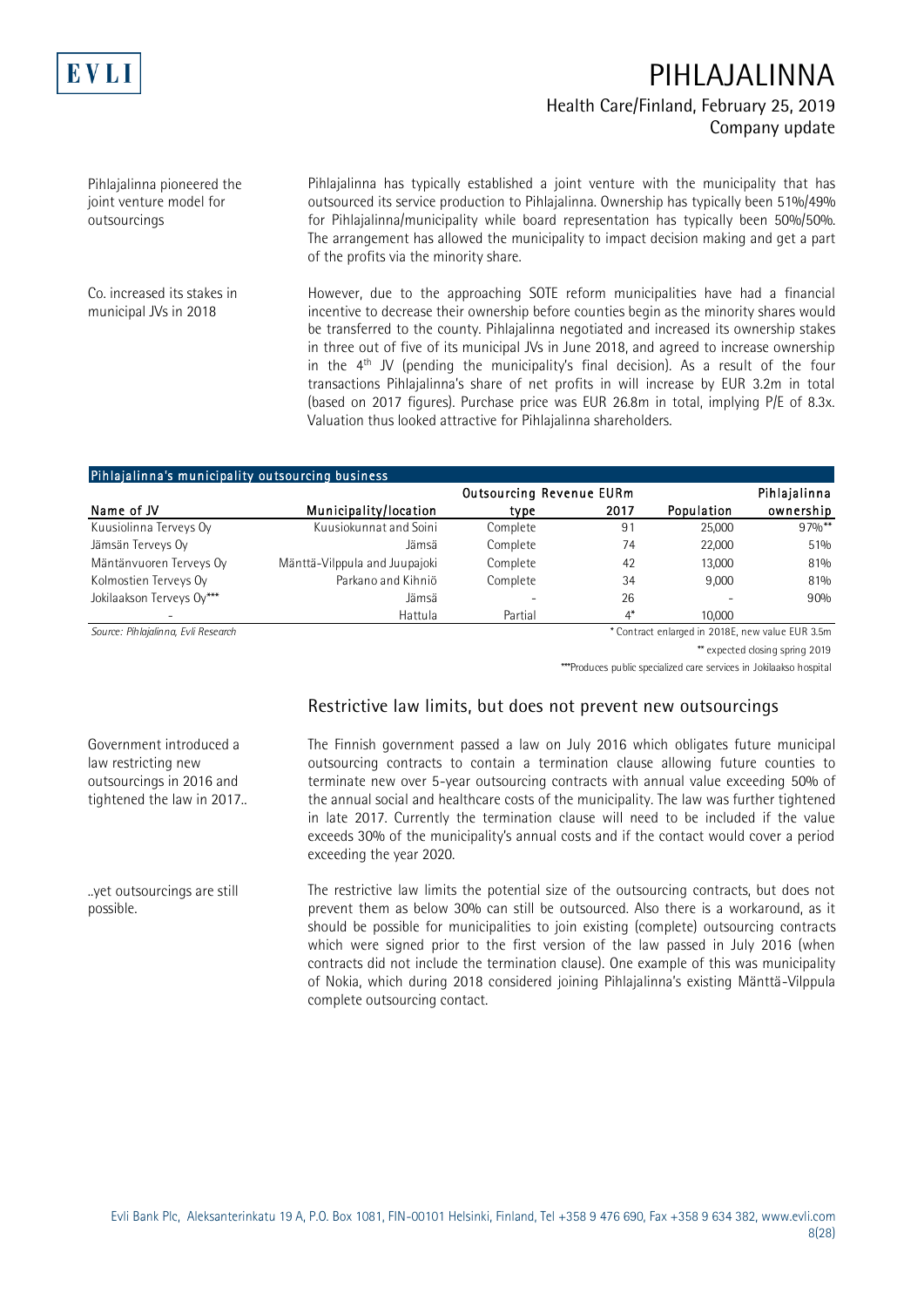

Insurance companies play a key role in steering patient flows

Fennia and LocalTapiola are Pihlajalinna's partners

SOTE targets to curb cost inflation, improve quality and availability of services **Insurance companies play a key role in steering patient flows**

Insurance companies play a key role in steering patient flows to private service providers. They have varying policies what comes to patient guidance. Importance of insurance companies has increased with increasing popularity of voluntary health insurances.

Pihlajalinna's current health insurance partners include Fennia Group and LocalTapiola Group. Localtapiola Group is Pihlajalinna's largest shareholder with nearly 24% stake, whereas Fennia Group currently owns slightly above 10%. LocalTapiola Group also has a strategic partnership with Mehiläinen since 2017. LocalTapiola Group acquired 10% of Mehiläinen shares in 2017 and increased its stake to 20% in spring 2018. This has had a negative impact on the patient flow steered to Pihlajalinna: insurance companies generated EUR 27m revenue to Pihlajalinna in 2017, but in 2018 insurance revenue declined to EUR 25m. Insurance revenue declined especially during H1'18 and was flat in H2'18. Among other insurance companies, Pohjola has applied a strong patient guidance towards its own hospital services, while If has given its customers more freedom to choose which service provider the patient wants to use.

### **Planned SOTE reform opens sizeable new market potential for private healthcare producers**

The Finnish government has and will continue to work on a social and healthcare service reform to curb cost inflation, improve quality and availability and reduce inequalities in healthcare. The cost savings target of the reform is EUR 3bn by 2029. This is to be done by curbing annual cost inflation to just 0.9% in real terms from the projected 2.4% currently. Nominal cost inflation has been estimated at 4.4% annually in 2020-2030.

Key cornerstones of the planned SOTE reform from Pihlajalinna's perspective include:

- Responsibility of organizing services will be transferred from over 300 municipalities currently to 18 to-be-established counties, which will be bigger entities and have better resource capacity. Financing of public service production will come from the state rather than from tax revenue collected by municipalities currently. Counties will be able to complement their own service production by purchasing services from private providers. The change in responsibility for organizing services has been a key driver for outsourcings, as many smaller municipalities have feared that their local services will flee to larger towns/cities.
- The Freedom of choice act will allow customers to choose a service provider from a more diverse selection than previously. The customer can sign up as to either a private or public social and health centre as well as to select their preferred public or private dental care unit (both for one year at a time), which would provide primary services. Service vouchers and personal budgets can be used for specialty care and for certain other services, based on the county's need assessment. Once freedom of choice is effective, both public and private service providers would receive the same compensation (capitation fee) for each registered person, determined by a set of criteria reflecting the expected costs of the individual. The capitation fee would need be large enough to cover costs of less efficient public service production organized by the county, which means freedom of choice should give the more efficient private sector an opportunity for profitable growth.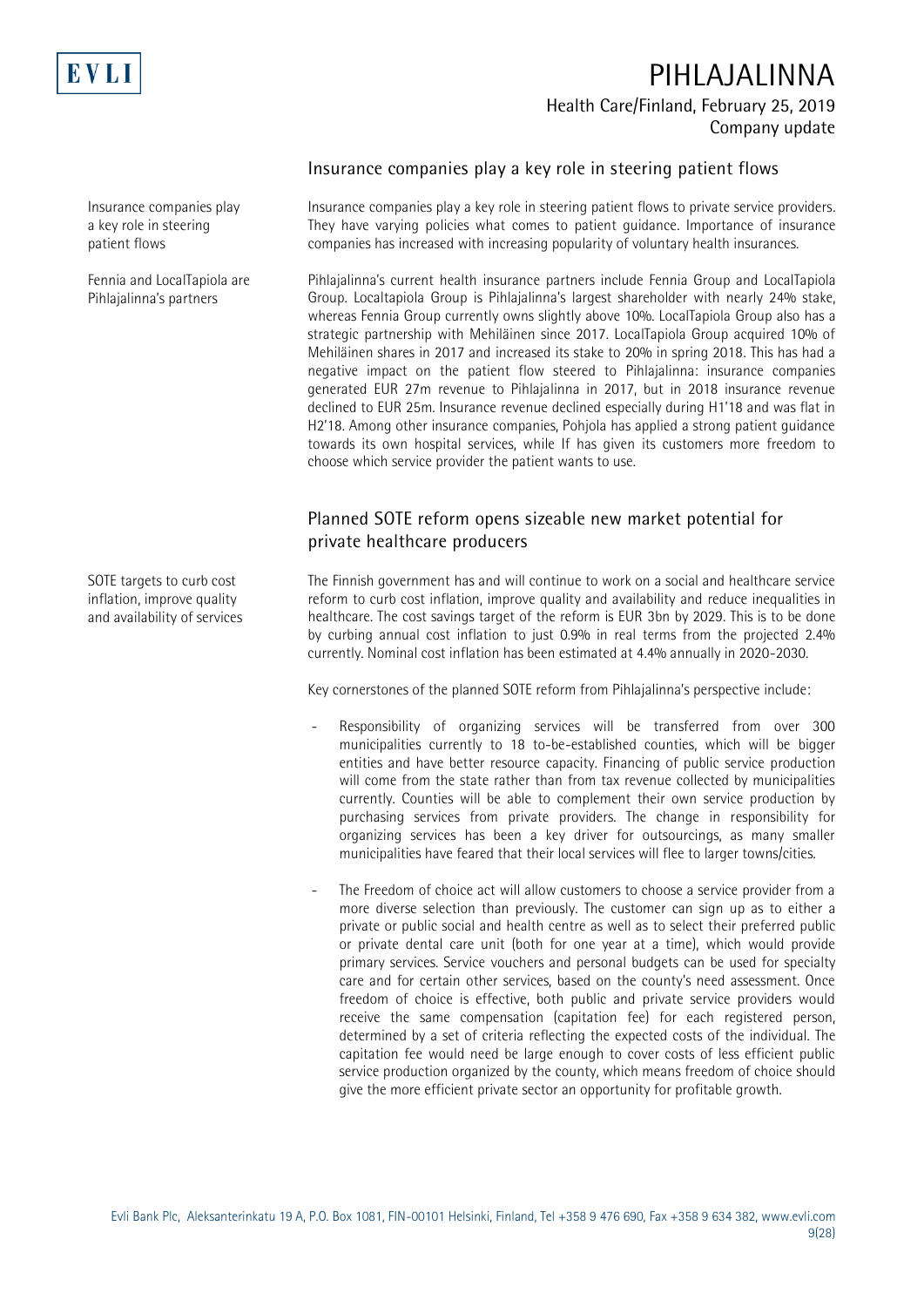

Freedom of choice opens public service production to competition

Freedom of choice effectively opens a large market for competition, if it ends up being included in the reform. At its current form the law bill would imply that some EUR 5.4bn of publicly financed public service production would open to competition:

| Freedom of choice market  | EURbn | When? |
|---------------------------|-------|-------|
| Social and health centers | 19    | 2023  |
| Dental care               | 04    | 2023  |
| Personal budget           | 16    | 2022  |
| Vouchers                  | 1.5   | 2022  |
| Total                     | 5.4   |       |

Target market for private operators expected to grow clearly with SOTE

Private producers already produce some EUR 2bn of publicly financed healthcare services, which implies the target market for private operators is expected to grow by some EUR 3.4bn if the reform at its current form holds. Since private provision of healthcare services (publicly and privately financed) was estimated at EUR 4.3bn in 2016, the reform is expected clearly increase the target market for private operators. Private operators are expected to take some part of the new market to be opened, but at present it is difficult to estimate how much.

The planned timetable for the SOTE reform according to the current plan is as follows:



#### *Source: Ministry of Social Affairs and Health*

SOTE is highly political and disputed: it can be delayed further, significantly altered or even cancelled.

The SOTE reform is highly political and disputed. The timetable has been delayed several times and further delays are possible, if not probable. At present the reform is being prepared by different government authorities before a parliamentary voting can take place, but time appears to be running out considering the planned timetable and approaching parliamentary elections in spring 2019. We highlight significant risks and uncertainty is related to the completion, final form and timetable of the SOTE reform, particularly regarding the freedom of choice. The SOTE reform may be delayed, significantly altered or even cancelled.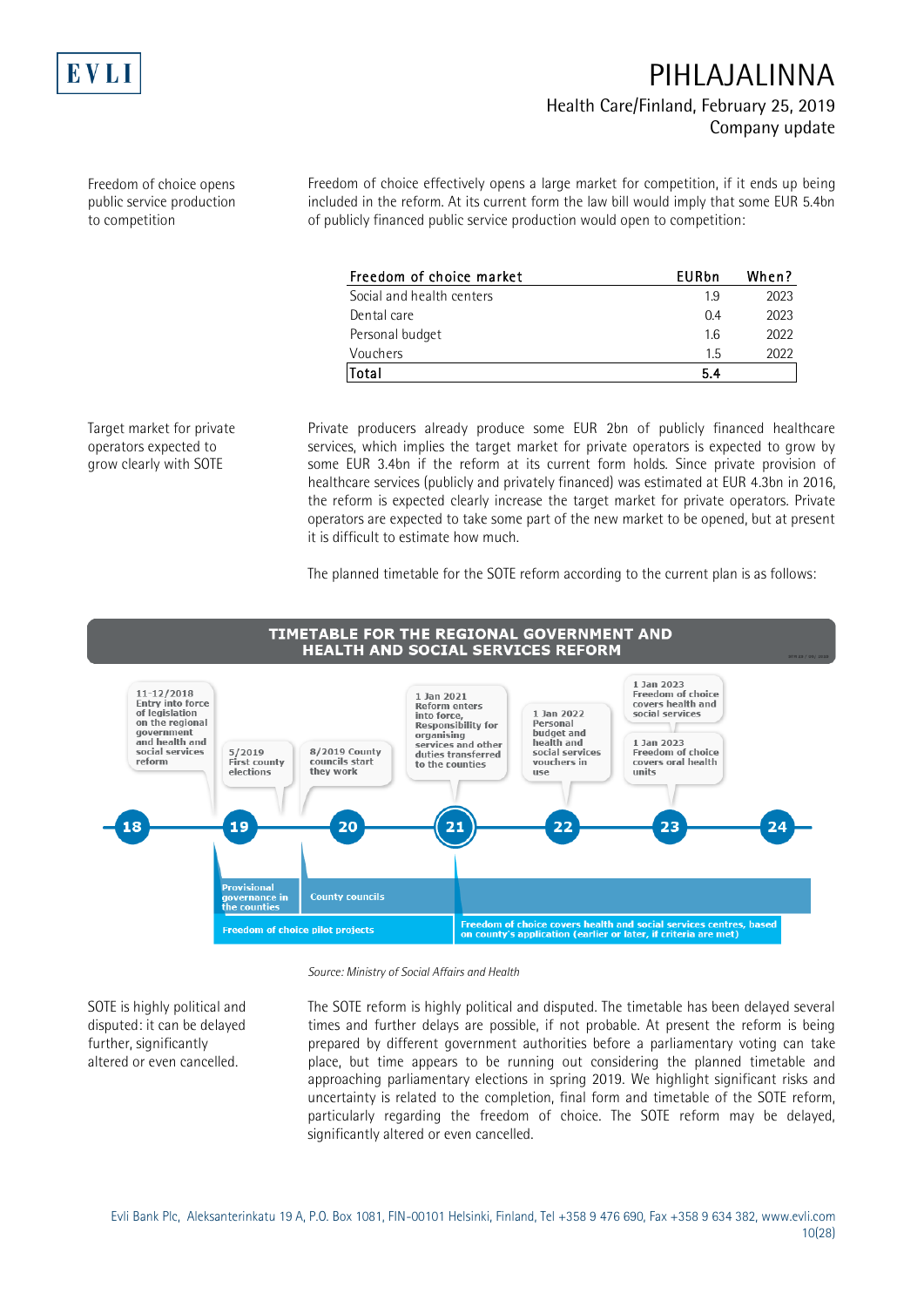

# **Competitive landscape**

Pihlajalinna's primary competitors include Terveystalo and Mehiläinen, which both have an extensive nationwide network a wide service offering. Both compete with Pihlajalinna in most, if not all its service areas. The main difference between the three largest players is related to their different sales mix per customer type and the width of their clinic networks. Both Terveystalo and Mehiläinen have extensive nationwide clinic networks and a strong presence in larger cities, which has benefited in partnering with insurance companies, winning occupational healthcare customers and is expected to help in winning freedom of choice customers if the reform proceeds. Pihlajalinna's competitive edge has been mainly in its strong track record of profitable operations under fixed-price outsourcing contracts. However the company should now also be better to win new customers, after its clinic network clearly enlarged during 2018.

#### **Revenue split by customer type**



Terveystalo boosted its public-sector side by acquiring Attendo's Finnish healthcare business in 2018

While Pihlajalinna is the market leader in complete outsourcings in Finland, its revenue from public sector customers (EUR 331m) fell slightly shy of that of Mehiläinen (EUR 333m) in 2017. Before the year 2018 Mehiläinen had only one complete outsourcing contract with the municipality of Siikalatva, but it has had several contracts with public sector customers covering healthcare and social service production, either partly or fully, in individual health centers, care units and dental care clinics. Mehiläinen' outsourcing business grew notably in 2018 with the start of the sizeable 15-year Meri-Lappi outsourcing in June 2018 (annual value EUR 74m). Terveystalo has only one complete outsourcing (municipality of Rantasalmi) and some additional contracts covering certain areas of social/healthcare service production, but it derived clearly less revenue from public sector customers (EUR 64m) in 2017 than Pihlajalinna (EUR 331m) and Mehiläinen (EUR 333m). However, Terveystalo will become a more prominent player in the outsourcing business after it acquired Attendo's Finnish healthcare business in spring 2018 (deal closed at the end of 2018). About half of Attendo's Finnish healthcare revenue came from outsourced service production comprising of seven complete outsourcings and 13 outsourced health centers. The acquisition gives Terveystalo more extensive experience of the outsourcing business and complements its personnel and already extensive network.

Main differences between the three largest are related to sales mix and width of clinic network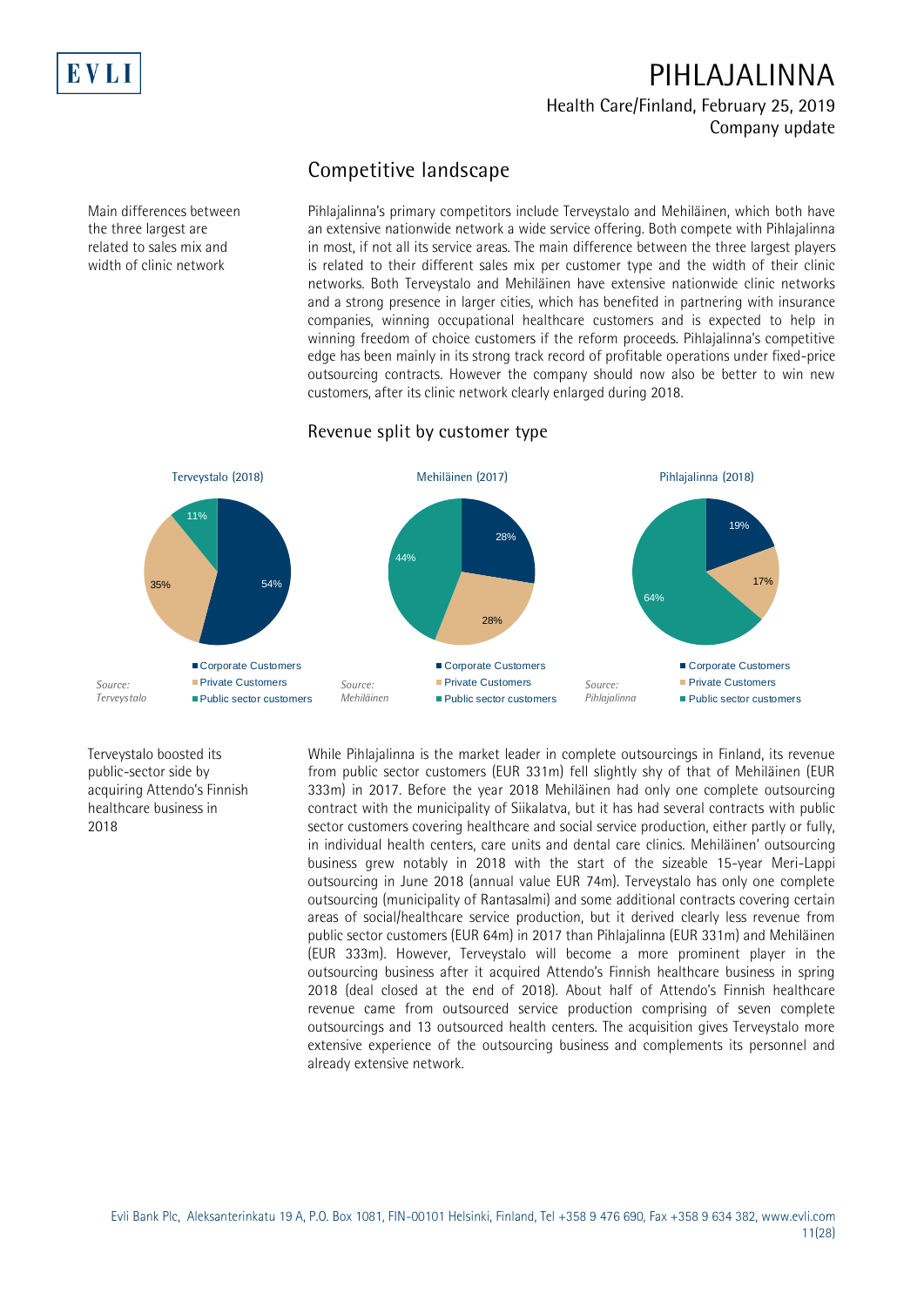

Growth via acquisitions

EVL

All three largest service providers have grown their revenue, supported by a lot of acquisitions in recent years. Terveystalo is the market leader with 2018 revenue just shy of EUR 1bn (pro-forma, including the acquired Attendo's Finnish healthcare business). Mehiläinen has not yet reported its 2018 financials.



#### Pihlajalinna's profitability lags main rivals

The three largest players have had somewhat different profitability levels in recent years, with Pihlajalinna lagging both Terveystalo and Mehiläinen. We understand Pihlajalinna's weaker profitability is related to differences in sales mix (outsourcings are typically not as profitable as private occupational healthcare and other private service provision), most likely weaker average utilization rate of clinics and slightly lower list prices of services.



Evli Bank Plc, Aleksanterinkatu 19 A, P.O. Box 1081, FIN-00101 Helsinki, Finland, Tel +358 9 476 690, Fax +358 9 634 382, [www.evli.com](http://www.evli.com/) 12(28)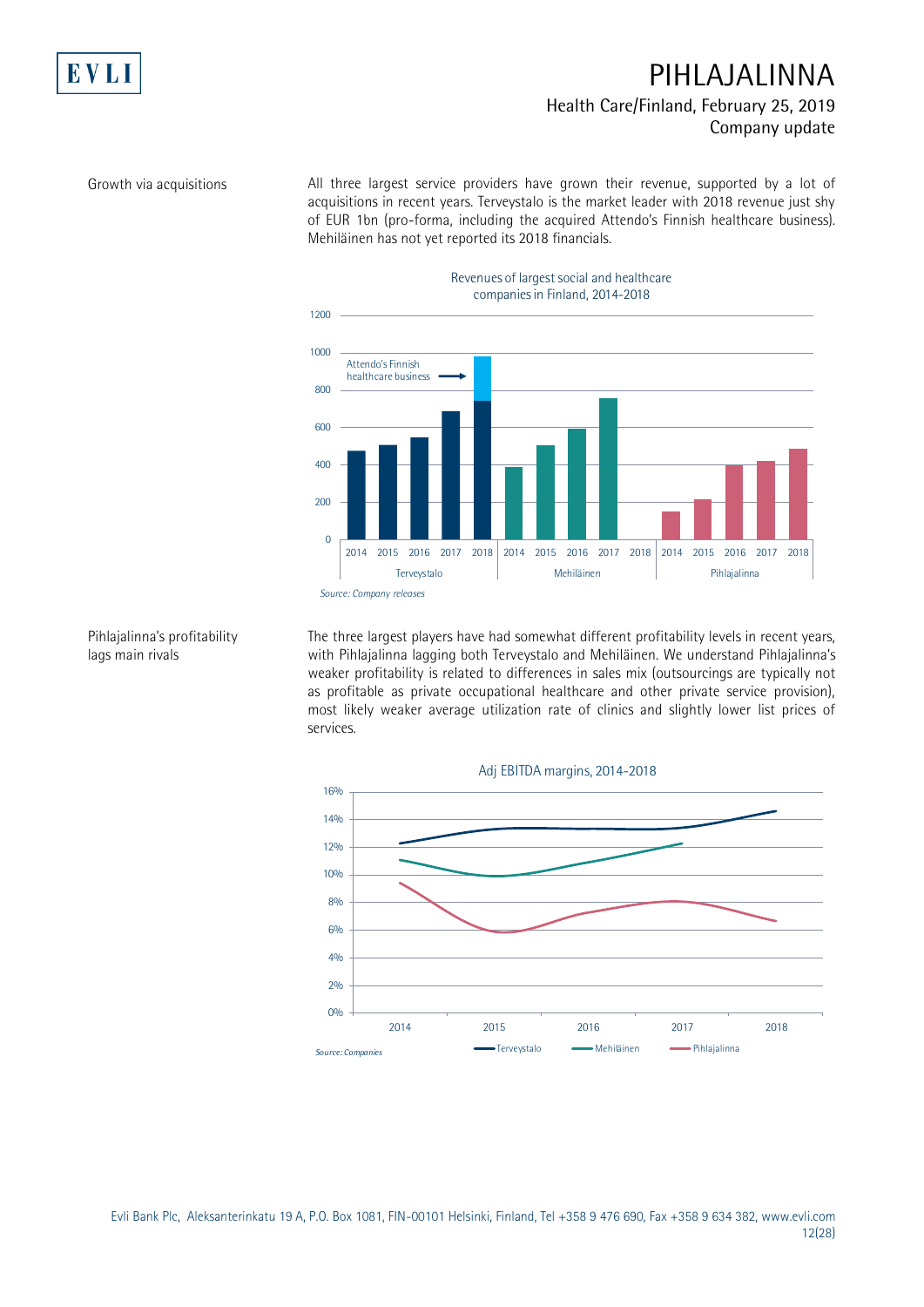

#### **Competition seems to have tightened with capacity increases**

In addition to growth via M&A, private healthcare service providers have enlarged their clinic networks by opening new clinics. At least Pohjola, Mehiläinen and Pihlajalinna have added capacity to the market in 2017-2018 in Turku, Oulu, Kuopio and Seinäjoki. Additionally, Mehiläinen, Pihlajalinna and Pohjola each expanded or have plans to expand operations in Pori in 2018. Terveystalo flagged in 2018 that it sees signs of overcapacity in the certain cities, especially in surgical and MRI activities. In Autumn 2018 Pihlajalinna altered its expansion plan and no longer expects to open new surgical units this or next year. Expansion will be primarily based on M&A and potential municipal projects, rather than new larger clinic openings. Additionally, OP announced its retreat from expansion plans in Autumn 2018. These reduce the risk of added capacity burdening profitability in the mid-term.

### **Is the market consolidated or fragmented?**

All three largest healthcare service providers have made a lot of acquisitions in recent years and they are now quite notably bigger in terms of revenue than the next largest private companies in the market.



represent a significant share of private social and healthcare service production.

Despite the consolidation wave in recent years, the overall market still seems quite fragmented. According to Statistics Finland, corporations produced some EUR 6.5bn worth of social and healthcare services in 2017, of which only about half is explained by revenue of the above 12 largest companies. Thus, smaller private companies still look to Despite consolidation, market still seems fragmented

Evli Bank Plc, Aleksanterinkatu 19 A, P.O. Box 1081, FIN-00101 Helsinki, Finland, Tel +358 9 476 690, Fax +358 9 634 382, [www.evli.com](http://www.evli.com/) 13(28)

Capacity increases carry risk of overcapacity in certain cities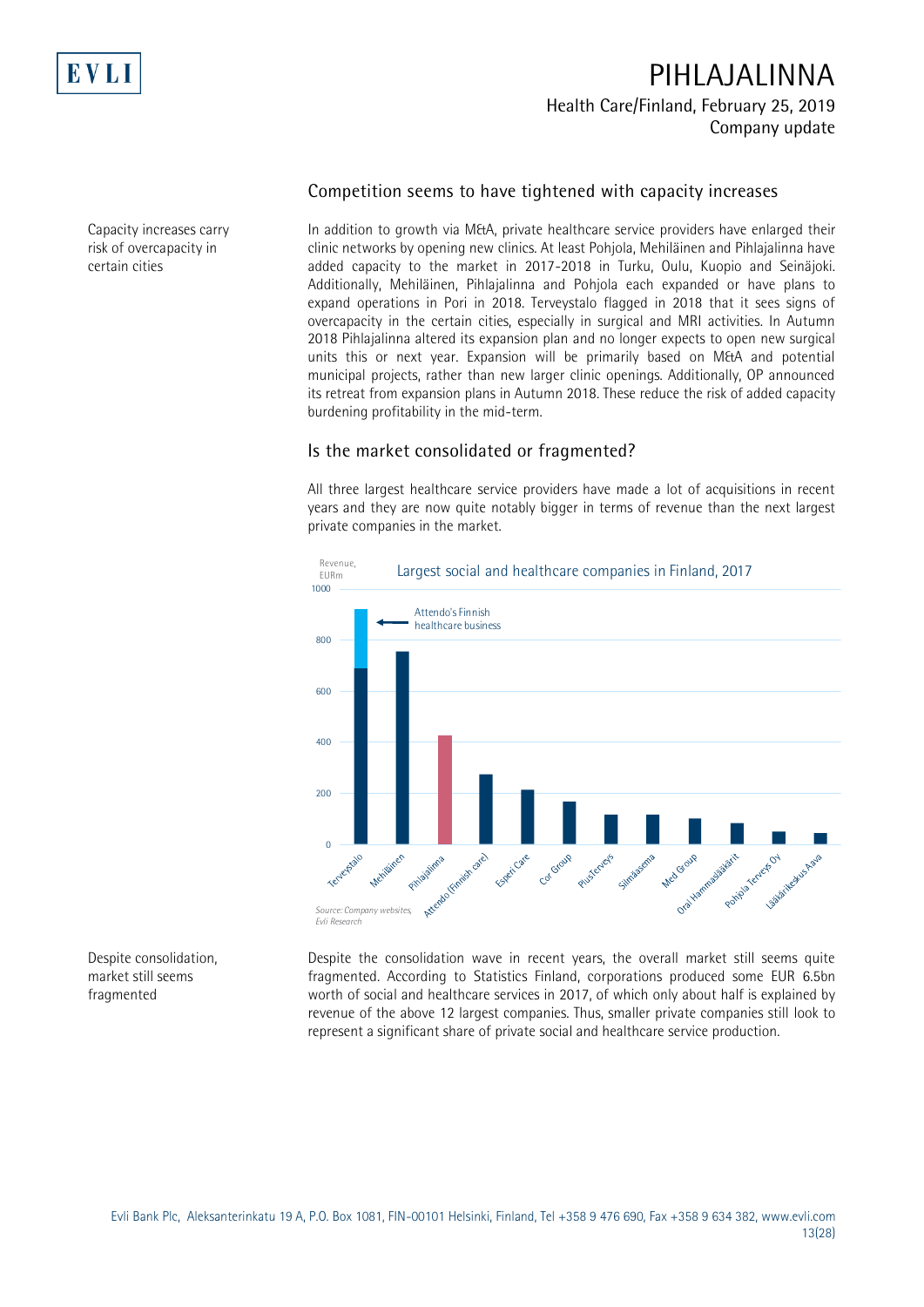

## **Financial performance and estimates**

Since its founding in 2001, Pihlajalinna has grown strongly both organically and through acquisitions. The company took a large growth leap especially in 2013-2016.



Major growth leap in 2014-2016; slower since

Pihlajalinna's revenue in 2018 was 4.7x the revenue of 2013. Growth has been driven by both organic growth and M&A, with organic growth being the larger contributor. Organic growth has been primarily based on winning new municipal outsourcing contracts. Organic growth was especially strong in 2015-2016, when Pihlajalinna won new outsourcing contracts in Jämsä, Parkano and Kihniö (from 9/2015 onwards) and in Kuusiokunnat (from 1/2016 onwards). Since then revenue growth has more based on M&A. Overall, we believe introduction of the restriction law (passed in July 2016, tightened in late 2017) and municipalities anticipating better clarity on the SOTE reform probably impacted outsourcing willingness negatively in 2016-2018. Yet organic growth was positive still in 2017, but turned to slightly negative territory in 2018, especially in H1. This was impacted by decreased patient guidance from insurance companies in H1 and by the codetermination talks and organizational changes carried out in H1. Organic growth turned positive (+1%) again in H2'18.



Evli Bank Plc, Aleksanterinkatu 19 A, P.O. Box 1081, FIN-00101 Helsinki, Finland, Tel +358 9 476 690, Fax +358 9 634 382, [www.evli.com](http://www.evli.com/) 14(28)

Strong historical growth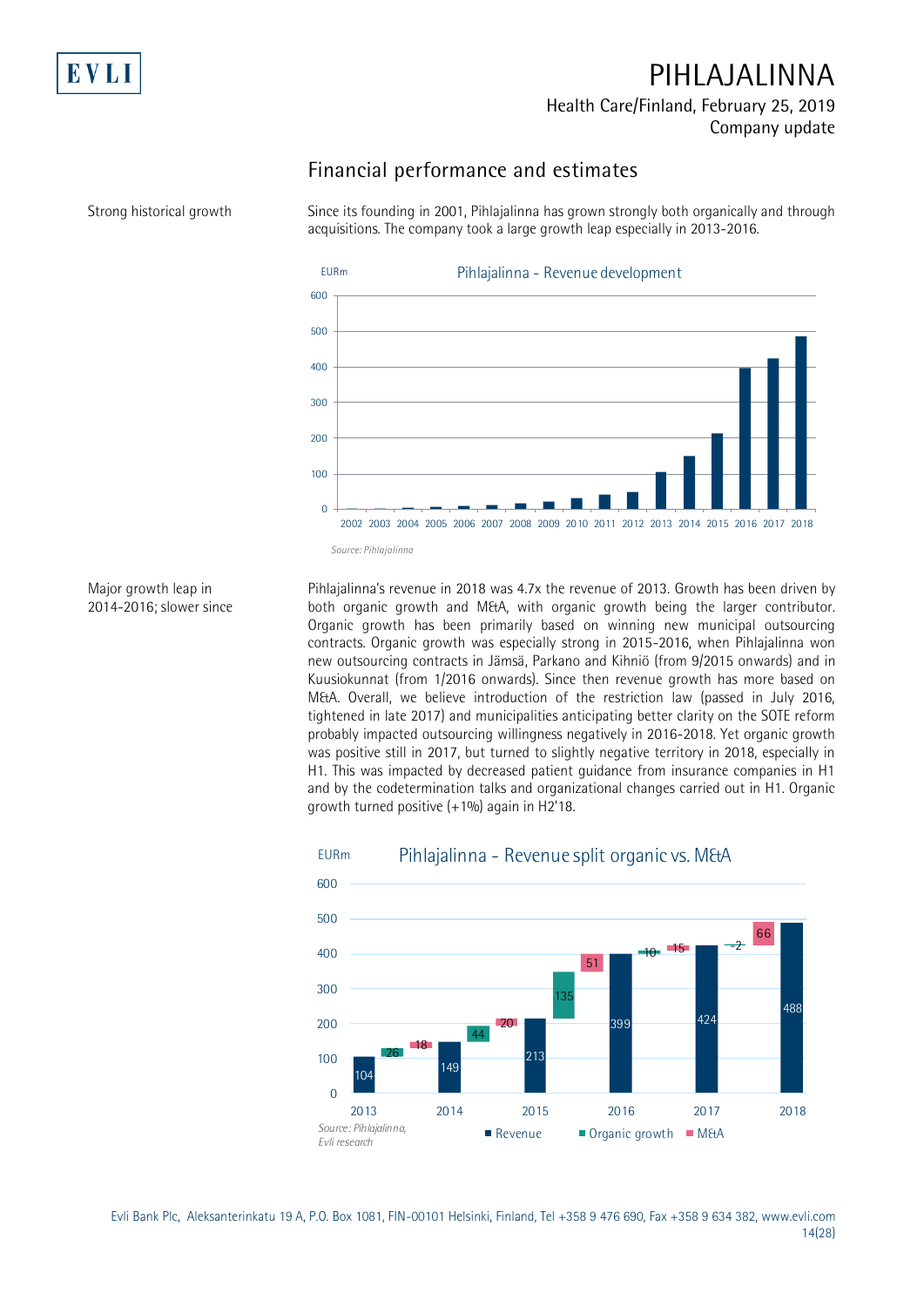

Adj. EBITDA margin between about 6-9% in 2014-2018

Pihlajalinna's adj. EBITDA margin varied between about 6-9% in 2014-2018. Comparable margin development is somewhat difficult to keep track of, due to several acquisitions and the start of new outsourcings. Pihlajalinna's adj. EBITDA margin was improving in 2016-2017, but it declined in 2018.



Profitability of the outsourcing business has in general improved

Pihlajalinna has reported revenue and EBIT of its municipal outsourcing JVs. Based on the numbers profitability of the outsourcing business has improved (on average), especially in 2017. We understand new outsourcing contracts have typically been less profitable in the beginning of the contract period, as streamlining service production and operations typically takes some time. Size/value of the contract also impacts profitability,

| Revenue and EBIT of Pihlajalinna's municipal outsourcing JVs, 2013-2017 |                |      |      |      |         |
|-------------------------------------------------------------------------|----------------|------|------|------|---------|
| Revenue                                                                 | 2013           | 2014 | 2015 | 2016 | 2017    |
| Jämsän Terveys Oy                                                       | $\overline{a}$ |      | 12   | 73   | 74      |
| Mäntänvuoren Terveys Oy                                                 | 23             | 39   | 39   | 41   | 42      |
| Kolmostien Terveys Oy                                                   |                |      |      | 34   | 34      |
| Kuusiolinna Terveys Oy                                                  |                |      |      | 81   | 91      |
| Jokilaakson Terveys Oy                                                  | 19             | 22   | 24   | 24   | 26      |
| Total                                                                   | 43             | 62   | 75   | 253  | 268     |
| <b>EBIT</b>                                                             | 2013           | 2014 | 2015 | 2016 | 2017    |
| Jämsän Terveys Oy                                                       |                |      | 0.3  | 0.5  | 1.1     |
| Mäntänvuoren Terveys Oy                                                 | 0.0            | 0.3  | 0.2  | 2.3  | 2.8     |
| Kolmostien Terveys Oy                                                   |                |      |      | 1.0  | 0.7     |
| Kuusiolinna Terveys Oy                                                  |                |      |      | 2.7  | 5.1     |
| Jokilaakson Terveys Oy                                                  | 0.8            | 1.0  | 1.4  | 0.7  | 3.1     |
| Total                                                                   | 0.8            | 1.3  | 1.9  | 7.2  | 12.9    |
| <b>EBIT</b> margins                                                     | 2013           | 2014 | 2015 | 2016 | 2017    |
| Jämsän Terveys Oy                                                       |                |      | 2.4% | 0.8% | $1.5\%$ |
| Mäntänvuoren Terveys Oy                                                 | 0.0%           | 0.7% | 0.5% | 5.6% | 6.7%    |
| Kolmostien Terveys Oy                                                   |                |      |      | 3.1% | 2.1%    |
| Kuusiolinna Terveys Oy                                                  |                |      |      | 3.3% | 5.6%    |
| Jokilaakson Terveys Oy                                                  | 3.9%           | 4.6% | 5.9% | 2.7% | 12.0%   |
| Total                                                                   | 1.8%           | 2.1% | 2.5% | 2.9% | 4.8%    |
| Courses Dictatorum Californian                                          |                |      |      |      |         |

*Source: Pihlajalinna, Evli Research*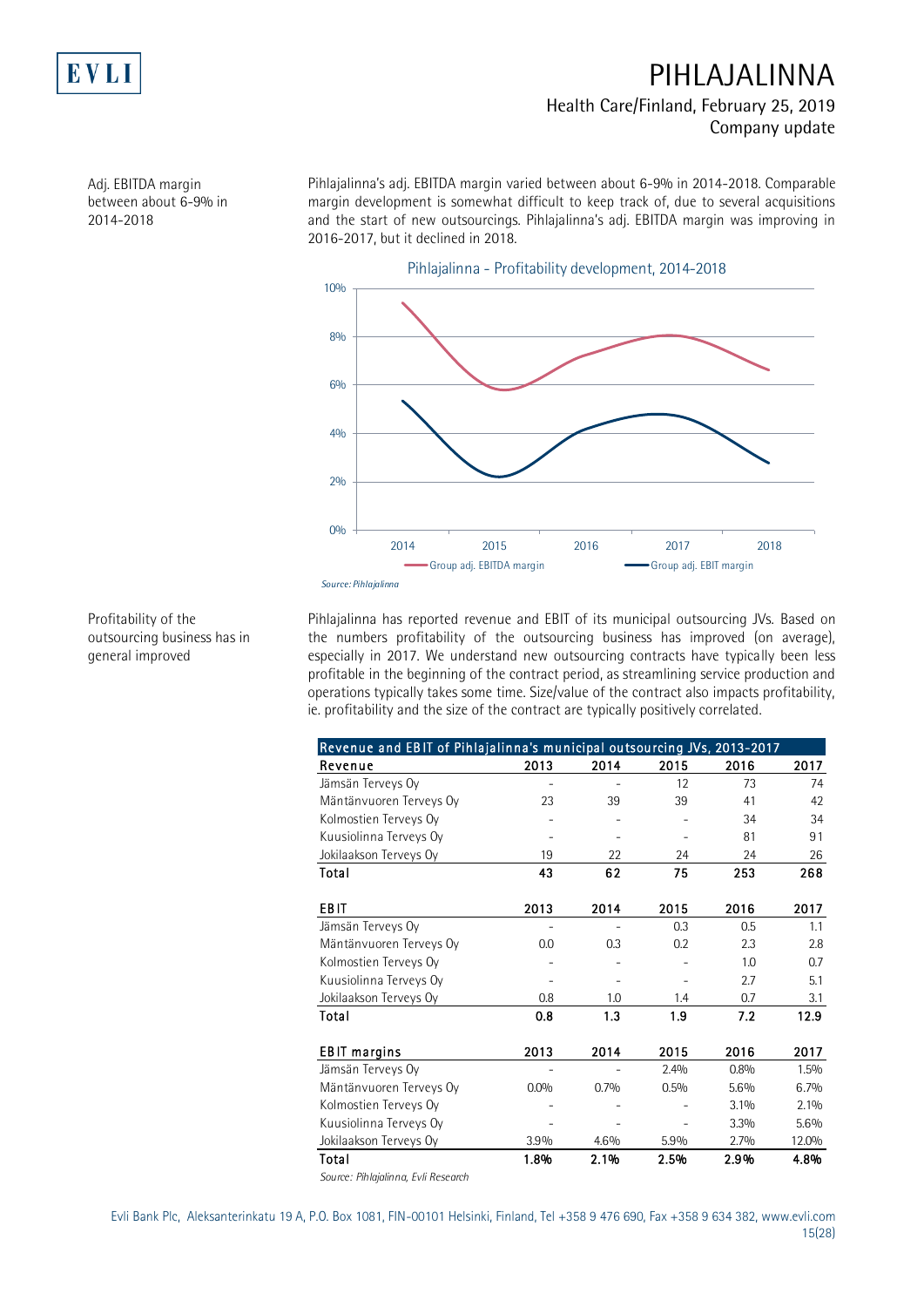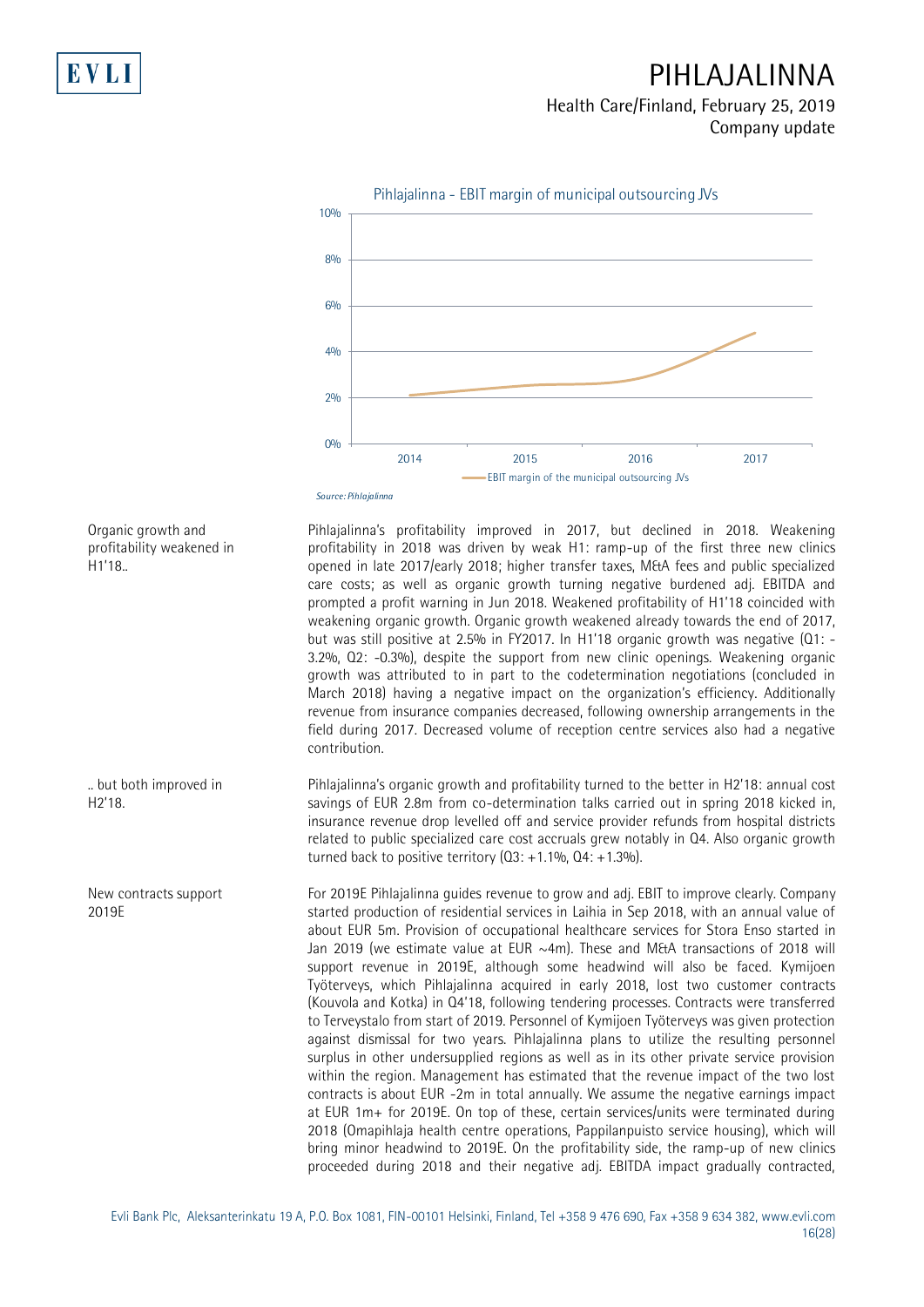

Potential for new contracts remains; clarity to SOTE is expected in 2019E

# **PIHLAJALINNA Health Care/Finland, February 25, 2019 Company update**

which should impact 2019E positively. The tail-end impact of cost savings resulting from codetermination negotiations should also bring minor support in early 2019E.

Pihlajalinna's new contract pipeline seemed to improve during H2'18, supporting the growth outlook for 2019E: the company has been in negotiations over new potential contracts with Laitila (potential value EUR 5m), Ruovesi (potential value EUR 15m) and Kristiinankaupunki. While decisions from some of these were expected by the end of 2018, each remains undecided. Overall, municipalities' eagerness to strike new contracts remains impacted by the lack of clarity on how the SOTE reform turns out. Improved clarity on SOTE in the coming weeks might improve activity in the municipality field. Additionally, Pihlajalinna's geographical reach has expanded in 2017-2018, improving its positioning to win new business. On the profitability side, Pihlajalinna's altered expansion plan and OP's retreat from its expansion plans also reduce the risk of increased capacity burdening profitability in the mid-term.

#### **Estimates summary**

| Net sales                    | 2017                     | Q1'18 | 02'18 | Q3'18   | Q4'18 | 2018E   | Q1'19E  | Q2'19E | Q3'19E | Q4'19E | 2019E | 2020E   |
|------------------------------|--------------------------|-------|-------|---------|-------|---------|---------|--------|--------|--------|-------|---------|
| <b>Corporate Customers</b>   | 82.6                     | 26.2  | 25.3  | 22.8    | 29.4  | 103.7   | 28.1    | 27.2   | 24.7   | 31.4   | 111.3 | 113.5   |
| of which insurance companies | 26.6                     | 6.6   | 6.6   | 5.3     | 6.7   | 25.2    | 6.6     | 6.6    | 5.3    | 6.7    | 25.2  | 25.7    |
| of which other corporates    | 56.0                     | 19.6  | 18.7  | 17.5    | 22.7  | 78.5    | 21.5    | 20.6   | 19.4   | 24.7   | 86.1  | 87.8    |
| <b>Private Customers</b>     | 67.9                     | 22.2  | 24.3  | 21.0    | 24.6  | 92.1    | 23.1    | 25.3   | 21.9   | 25.6   | 95.9  | 97.9    |
| Public sector customers      | 330.5                    | 85.1  | 90.3  | 85.7    | 88.6  | 349.7   | 89.3    | 94.6   | 89.9   | 92.9   | 366.7 | 374.0   |
| Total                        | 424.0                    | 119.3 | 125.3 | 116.3   | 126.9 | 487.8   | 126.1   | 132.2  | 123.0  | 133.8  | 515.1 | 525.4   |
|                              |                          |       |       |         |       |         |         |        |        |        |       |         |
| Net sales growth             |                          |       |       |         |       |         |         |        |        |        |       |         |
| <b>Corporate Customers</b>   | $\overline{\phantom{a}}$ | 17.0% | 21.1% | 25.3%   | 39.3% | 25.5%   | $7.2\%$ | 7.4%   | 8.1%   | 6.6%   | 7.3%  | $2.0\%$ |
| <b>Private Customers</b>     | $\overline{\phantom{a}}$ | 16.8% | 35.0% | 54.4%   | 42.2% | 35.6%   | 4.3%    | 4.1%   | 4.4%   | 4.0%   | 4.2%  | $2.0\%$ |
| Public sector customers      | $\overline{\phantom{a}}$ | 2.5%  | 9.9%  | $6.1\%$ | 4.9%  | 5.8%    | 4.9%    | 4.8%   | 4.9%   | 4.8%   | 4.9%  | 2.0%    |
| Total                        | $6.2\%$                  | 8.5%  | 17.5% | 17.0%   | 17.5% | 15.0%   | 5.7%    | 5.5%   | 5.8%   | 5.4%   | 5.6%  | $2.0\%$ |
|                              |                          |       |       |         |       |         |         |        |        |        |       |         |
| Adj. EBITDA (group)          | 34.0                     | 3.9   | 6.6   | 10.7    | 11.1  | 32.3    | 10.1    | 10.4   | 10.8   | 11.0   | 42.3  | 44.7    |
| Adj. EBITDA-margin (group)   | 8.0%                     | 3.3%  | 5.3%  | $9.2\%$ | 8.7%  | $6.6\%$ | 8.0%    | 7.9%   | 8.8%   | 8.2%   | 8.2%  | 8.5%    |

*Source: Pihlajalinna, Evli Research*

Our estimates do not yet reflect IFRS 16 nor any assumption related to potential new contracts

Further M&A may take place, despite increased leverage.

Our estimates do not yet reflect IFRS 16, as company will publish restated quarterly figures before Q1'19 results. Furthermore, our estimates do not include any assumptions regarding potential new contracts, nor the impact of freedom of choice, given the significant political risks and uncertainties associated with the reform.

On the balance sheet side it is noteworthy that Pihlajalinna's leverage has increased. Net debt/adj. EBITDA was 2.8x at the end of 2018 (excl. impact of IFRS 16) vs. the company's financial target of <3x. Net debt should increase further once the ownership increase in Kuusiolinna Terveys for EUR 18.4m is settled (estimated spring 2019). Pihlajalinna's net debt has been on the increase during 2017-2018E with several M&A transactions. Two larger acquisitions were carried out in early 2018, 2018 (Forever Fitness chain and Doctagon, revenues EUR 17m each) which specifically caught our attention. Forever differed from company's previous transactions which have been healthcare services focused, while Doctagon had a hefty-looking price tag compared to its financials. The Doctagon acquisition also differed from previous transactions in the financing perspective, as it was acquired with a directed 10% share issue. Pihlajalinna remains open to M&A, if the price is right.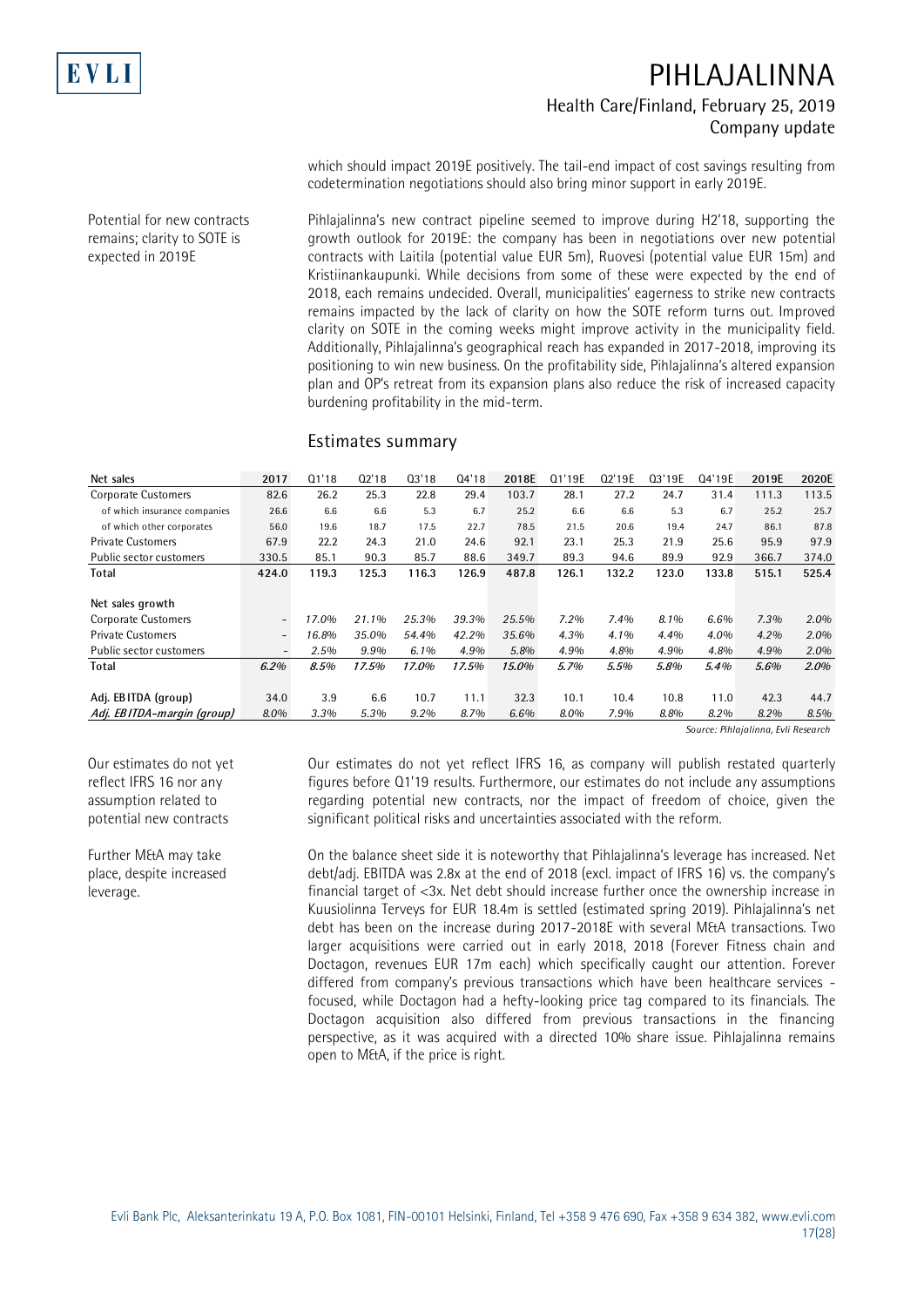

## **Valuation – "Buy" with TP of EUR 12**

Pihlajalinna's valuation has been on the decline especially since mid-2017 as revenue growth normalized to single-digits after strong growth in 2016, and as new outsourcing deals started to look increasingly uncertain with a thinner pipeline and certain municipalities cancelling outsourcing plans. Valuation declined further with disappointing organic growth and profitability in H1'18. Both organic growth and profitability recovered in H2'18, but valuation showed limited response. Pihlajalinna increased its ownerships in several JVs during 2018E and especially after the ownership increase in Kuusiolinna Terveys is settled (estimated spring 2019), the minorities' share of net profit will decrease substantially. Due to the acquisitions uncertainty related to the value of the holdings decreased, making EV-based multiples more relevant. On our estimates Pihlajalinna is now valued at 8.4x and 7.3x EV/EBITDA in FY19E, respectively. Corresponding P/E multiples for 2019-2020E are 18.1x and 17.4x. During the last 3 years, Pihlajalinna's 12m forward EV/EBITDA multiple have averaged 9.3x, while corresponding P/E has averaged 22.1x. On our estimates Pihlajalinna thus currently trades at 10% discount to its own 3yr historical level with 2019E estimates, while corresponding discount is 18% on 2019E P/E. Compared to the peer group, Pihlajalinna is now valued at 16% discount on 2019E EV/EBITDA and at 9% premium on 2019E P/E. Our DCF model implies fair value of EUR 14.6. We think Pihlajalinna's valuation looks attractive considering the recovery in margins and a more promising pipeline since H2'18. Better clarity on how the planned SOTE reform proceeds could also improve activity in the municipality market, potentially bringing in new business. We retain "Buy" rating with TP of EUR 12 intact. Our TP values the shares at 9.0x EV/EBITDA with 2019E estimates, ie. close to the 3yr historical NTM Valuation has been on decline Minorities' share of net profit decreased in 2018 Valued at discount vs. historical and peer EV/EBITDA "Buy" reiterated with TP of EUR 12

average of 9.3x.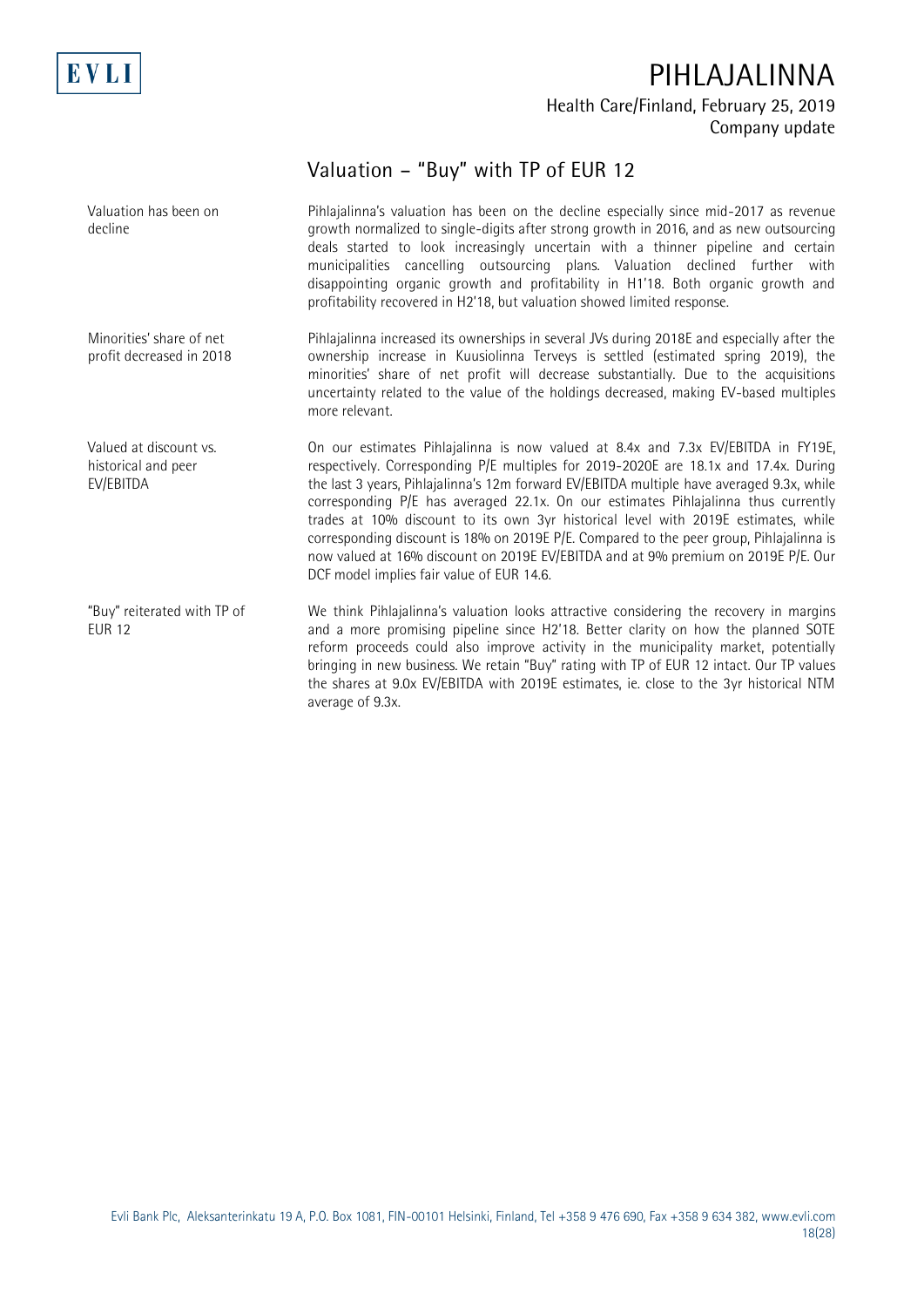



#### -20.0 %  $0.0 \%$ 20.0 % 40.0 % 60.0 % 80.0 % 100.0 %  $0.0x + 1/16$ 5.0x 10.0x 15.0x 20.0x 25.0x 30.0x 35.0x 1/16 7/16 1/17 7/17 1/18 7/18 1/19 7/19 Pihlajalinna Plc **Peer group median** Premium **- Average premium Pihlajalinna - 3yr historical 12-month forward P/E** *Source: Factset*





#### **Peer group**

|                                              |                 | Peer group  |        |        |                               |         |         |         |       |       |       |
|----------------------------------------------|-----------------|-------------|--------|--------|-------------------------------|---------|---------|---------|-------|-------|-------|
|                                              | Security        | <b>MCAP</b> |        |        | EV/EBITDA EV/EBITDA EV/EBITDA | EV/EBIT | EV/EBIT | EV/EBIT | P/E   | P/E   | P/E   |
| PIHLAJALINNA PEER GROUP                      | identifier      | Local FX    | 19     | 20     | 21                            | 19      | 20      | 21      | 19    | 20    | 21    |
| Ambea AB                                     | AMBEA-SE        | 5789        | 10.1x  | 8.0x   | 6.8x                          | 16.7x   | 11.2x   | 8.6x    | 12.6x | 10.8x | 9.6x  |
| Attendo AB                                   | ATT-SE          | 10199       | 10.1x  | 8.8x   | 7.7x                          | 15.4x   | 13.1x   | 11.2x   | 17.3x | 14.8x | 12.9x |
| Cambian Group Plc                            | CMBN-GB         |             |        |        |                               |         |         |         |       |       |       |
| Capio AB                                     | CAPIO-SE        |             |        |        |                               |         |         |         |       |       |       |
| CareTech Holdings PLC                        | CTH-GB          | 370         | 9.6x   | 8.2x   | 7.5x                          | 11.5x   | 9.6x    | 8.5x    | 9.4x  | 7.9x  | 6.9x  |
| Fresenius SE & Co. KGaA                      | FRE-DE          | 27057       | 6.9x   | 6.3x   | 5.7x                          | 9.1x    | 8.4x    | 7.5x    | 14.4x | 13.5x | 12.2x |
| Georgia Healthcare Group Plc                 | GHG-GB          | 119         | 7.8x   | 6.2x   | 5.4x                          | 9.8x    | 7.6x    | 6.7x    | 17.0x | 12.6x | 10.1x |
| <b>GHP Specialty Care AB</b>                 | GHP-SE          | 918         | 9.8x   | 8.7x   |                               | 14.3x   | 12.5x   |         | 20.7x | 18.7x |       |
| Humana AB                                    | HUM-SE          | 3651        | 9.7x   | 8.7x   | 8.4x                          | 12.3x   | 11.0x   | 10.0x   | 12.6x | 11.4x | 10.6x |
| Korian SA                                    | <b>KORI-FR</b>  | 2753        | 10.6x  | 9.9x   | 8.5x                          | 16.4x   | 14.8x   | 12.8x   | 21.5x | 18.3x | 17.5x |
| <b>LNA Sante SA</b>                          | LNA-FR          | 454         | 11.3x  | 10.1x  |                               | 13.5x   | 11.9x   |         | 16.4x | 14.2x |       |
| Mediclinic International Plc                 | MDC-GB          | 2391        | 7.7x   | 7.0x   | 6.5x                          | 11.4x   | 10.2x   | 9.2x    | 11.0x | 9.5x  | 8.5x  |
| Orpea SA                                     | ORP-FR          | 6365        | 17.0x  | 15.9x  | 12.6x                         | 23.8x   | 22.3x   | 17.6x   | 25.0x | 22.2x | 19.6x |
| RHON-KLINIKUM AG                             | RHK-DE          | 1657        | 12.5x  | 12.1x  |                               | 25.7x   | 26.2x   |         | 37.1x | 37.0x | 34.6x |
| Spire Healthcare Group PLC                   | SPI-GB          | 505         | 7.5x   | 6.8x   | 6.1x                          | 17.2x   | 14.9x   | 13.2x   | 16.8x | 14.1x | 13.3x |
| Terveystalo Oy Class A                       | <b>TTALO-FI</b> | 1099        | 10.2x  | 9.6x   | 8.7x                          | 17.8x   | 16.3x   | 14.7x   | 15.9x | 16.1x | 14.1x |
| Peer Group Median                            |                 | 4703        | 9.9x   | 8.7x   | 7.5x                          | 14.9x   | 12.2x   | 10.0x   | 16.6x | 14.1x | 12.5x |
| Peer Group Average                           |                 | 2024        | 10.0x  | 9.0x   | 7.6x                          | 15.3x   | 13.6x   | 10.9x   | 17.7x | 15.8x | 14.2x |
| Pihlajalinna (Evli est.)                     |                 | 247         | 8.4x   | 7.3x   | 6.0x                          | 15.8x   | 14.4x   | 10.3x   | 18.1x | 17.4x | 12.4x |
| Pihlajalinna premium/discount to peer median |                 |             | $-16%$ | $-16%$ | $-20%$                        | 6%      | 19%     | 3%      | 9%    | 23%   | $-1%$ |

*Source: Factset, Evli Research*

## **EV/EBITDA and P/E multiples vs. peers and own historical levels**

**Pihlajalinna - 12-month forward P/E vs. 3yr historical average**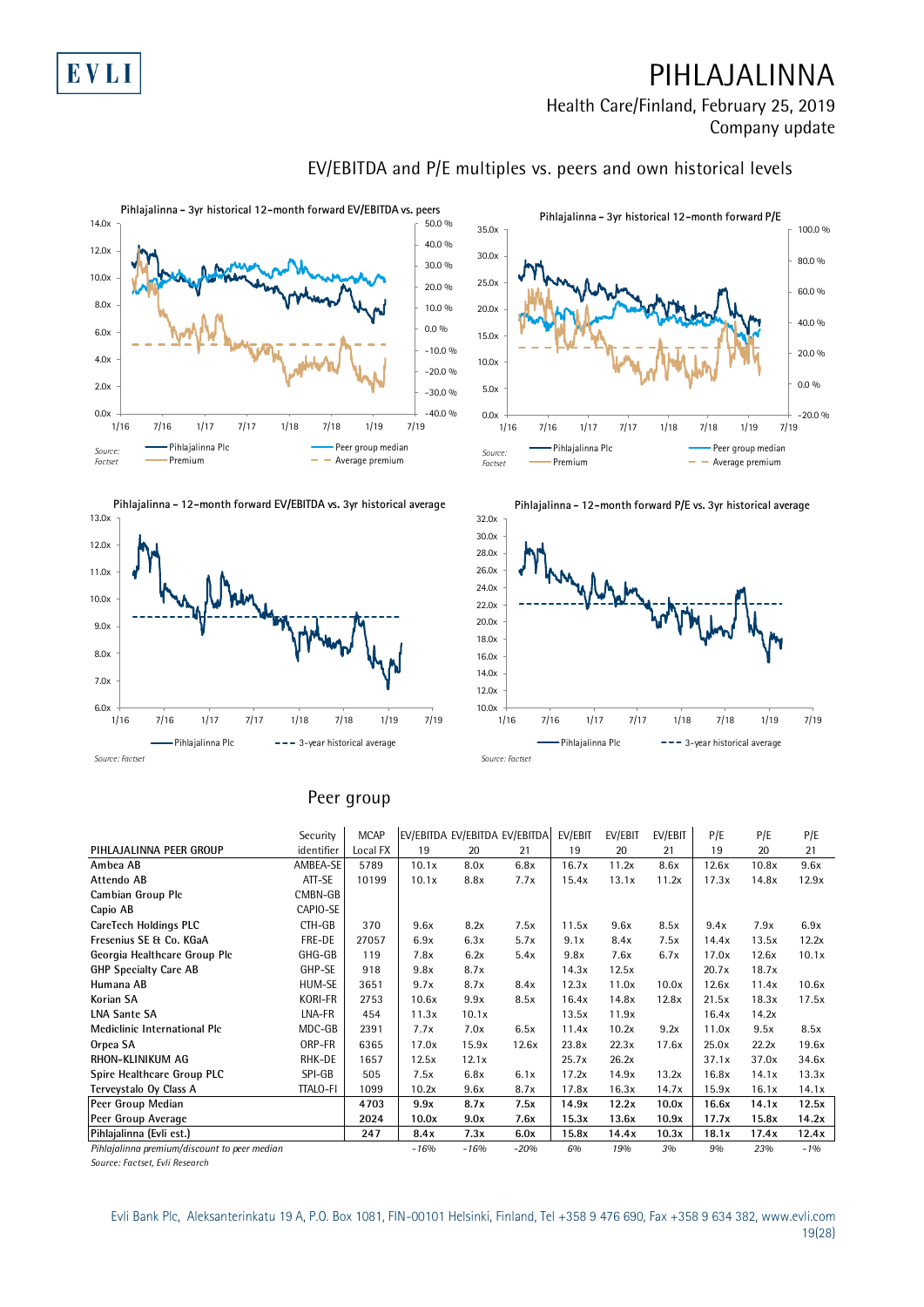| VALUATION RESULTS        | <b>BASE CASE DETAILS</b>   | VALUATION ASSUMPTIONS   | ASSUMPTIONS FOR WACC           |      |
|--------------------------|----------------------------|-------------------------|--------------------------------|------|
| Current share price      | 10.90 PV of Free Cash Flow | 182 Long-term growth, % | 2.0 Risk-free interest rate, % | 2.25 |
| DCF share value          | 14.60 PV of Horizon value  | 258 WACC, %             | 7.0 Market risk premium, %     | 5.8  |
| Share price potential, % | 33.9 Unconsolidated equity | $-17$ Spread, %         | 0.5 Debt risk premium, %       | 2.8  |
| Maximum value            | 16.6 Marketable securities | 36 Minimum WACC, %      | 6.5 Equity beta coefficient    | 0.80 |
| Minimum value            | 12.9 Debt - dividend       | -129 Maximum WACC, %    | 7.5 Target debt ratio, %       | 20   |
| Horizon value, %         | 58.6 Value of stock        | 330 Nr of shares, Mn    | 22.6 Effective tax rate, %     | 25   |

| DCF valuation, EURm       | 2018   | 2019E          | 2020E    | 2021E  | 2022E          | 2023E    | 2024E        | 2025E       | 2026E          | 2027E    | 2028E    | Horizon |
|---------------------------|--------|----------------|----------|--------|----------------|----------|--------------|-------------|----------------|----------|----------|---------|
| Net sales                 | 488    | 515            | 525      | 541    | 557            | 574      | 591          | 609         | 627            | 646      | 659      | 672     |
| Sales growth, %           | 15.0   | 5.6            | 2.0      | 3.0    | 3.0            | 3.0      | 3.0          | 3.0         | 3.0            | 3.0      | 2.0      | 2.0     |
| Operating income (EBIT)   | 14     | 22             | 23       | 30     | 31             | 32       | 33           | 33          | 35             | 32       | 33       | 34      |
| EBIT margin, %            | 2.9    | 4.4            | 4.4      | 5.5    | 5.5            | 5.5      | 5.5          | 5.5         | 5.5            | 5.0      | 5.0      | 5.0     |
| + Depreciation+amort.     | 18     | 20             | 23       | 22     | 20             | 18       | 17           | 16          | 16             | 16       | 16       |         |
| - Income taxes            | $-5$   | $-4$           | $-5$     | $-6$   | $-6$           | -6       | $-7$         | $-7$        | $-7$           | $-6$     | $-7$     |         |
| - Change in NWC           | 4      | $\overline{2}$ |          |        |                |          |              |             |                |          |          |         |
| NWC / Sales, %            | $-8.1$ | $-8.0$         | $-8.0$   | $-8.0$ | $-8.0$         | $-8.0$   | $-8.0$       | $-8.0$      | $-8.0$         | $-8.0$   | $-8.0$   |         |
| + Change in other liabs   | $-1$   | 0              | $\Omega$ | 0      | $\overline{0}$ | $\Omega$ | $\mathbf{0}$ | $\mathbf 0$ | 0              | $\Omega$ | $\Omega$ |         |
| - Capital Expenditure     | $-102$ | $-31$          | $-13$    | $-14$  | $-15$          | $-16$    | $-17$        | -18         | $-18$          | $-18$    | $-19$    | $-19$   |
| Investments / Sales, %    | 20.8   | 6.1            | 2.5      | 2.6    | 2.7            | 2.8      | 2.9          | 3.0         | 2.9            | 2.8      | 2.9      | 2.9     |
| - Other items             | $-1$   | $\overline{0}$ | $\Omega$ | 0      | $\mathbf{0}$   | $\Omega$ | $\mathbf{0}$ | 0           | $\overline{0}$ | $\Omega$ | 0        |         |
| = Unlevered Free CF (FCF) | $-72$  | 9              | 29       | 33     | 31             | 29       | 27           | 26          | 27             | 25       | 25       | 504     |
| = Discounted FCF (DFCF)   |        | 8              | 26       | 27     | 24             | 21       | 18           | 17          | 16             | 14       | 13       | 258     |
|                           |        |                |          |        |                |          |              |             |                |          |          |         |
| $=$ DFCF min WACC         |        | 8              | 26       | 27     | 24             | 21       | 19           | 17          | 17             | 14       | 13       | 300     |
| $=$ DFCF max WACC         |        | 8              | 25       | 27     | 23             | 20       | 18           | 16          | 15             | 13       | 12       | 224     |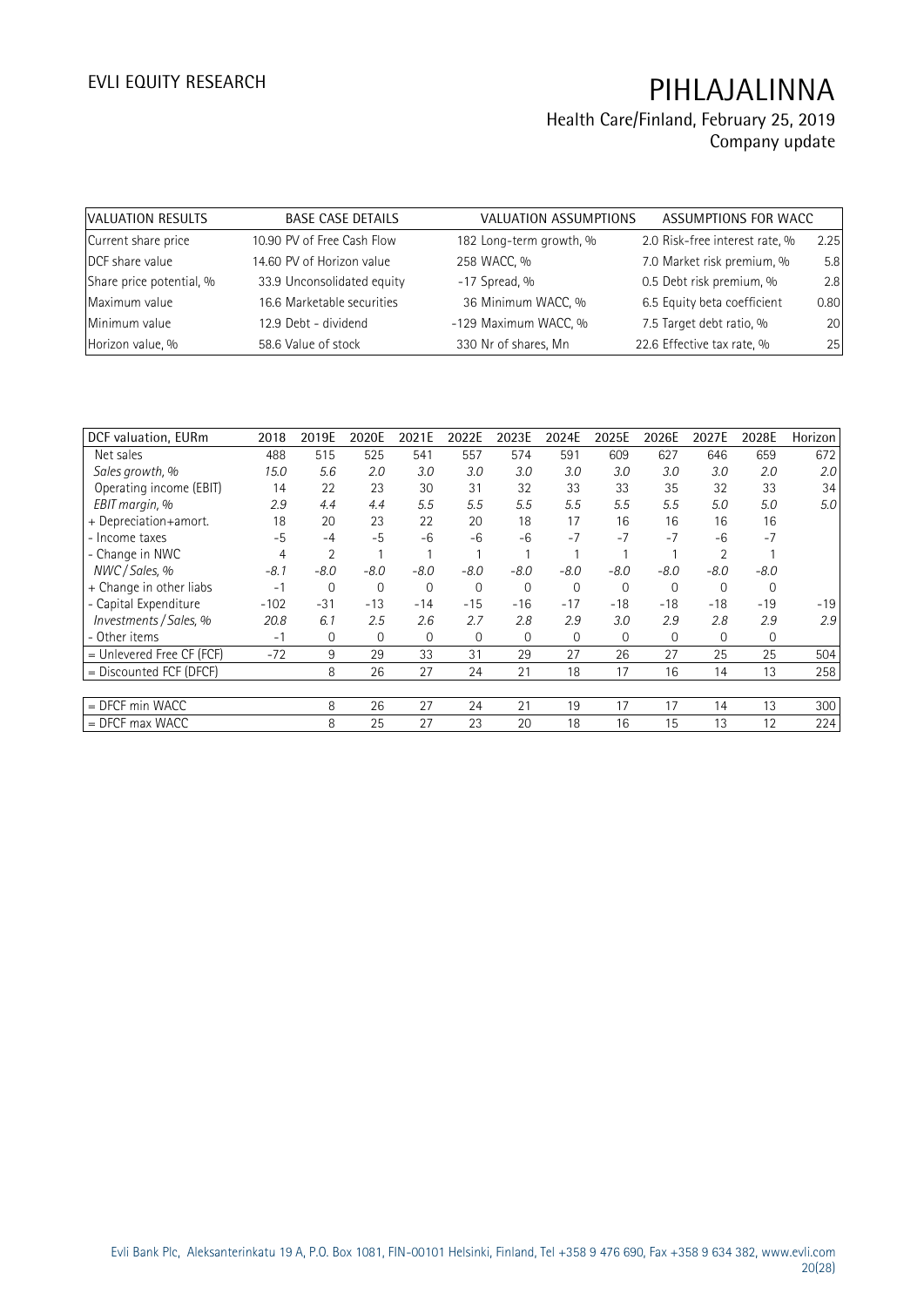| <b>INTERIM FIGURES</b>               |                |                |                |                 |       |                |         |                |                |       |       |         |
|--------------------------------------|----------------|----------------|----------------|-----------------|-------|----------------|---------|----------------|----------------|-------|-------|---------|
| EVLI ESTIMATES, EURm                 | 201801         | 201802         | 201803         | 201804          | 2018  | 2019Q1E        | 2019Q2E | 2019Q3E        | 2019Q4E        | 2019E | 2020E | 2021E   |
| Net sales                            | 119            | 125            | 116            | 127             | 488   | 126            | 132     | 123            | 134            | 515   | 525   | 541     |
| EBITDA                               | $\overline{4}$ | 7              | 11             | 11              | 32    | 10             | 10      | 11             | 11             | 42    | 46    | 51      |
| EBITDA margin (%)                    | 3.3            | 5.3            | 9.1            | 8.7             | 6.6   | 8.0            | 7.9     | 8.8            | 8.2            | 8.2   | 8.7   | 9.5     |
| <b>EBIT</b>                          | $\mathbf 0$    | $\overline{2}$ | 6              | $\overline{7}$  | 14    | 5              | 5       | 6              | 6              | 22    | 23    | 30      |
| EBIT margin (%)                      | $-0.3$         | 1.5            | 5.1            | 5.1             | 2.9   | 4.1            | 4.1     | 4.7            | 4.5            | 4.4   | 4.4   | 5.5     |
| Net financial items                  | $-1$           | $-1$           | $-1$           | $-1$            | $-3$  | $-1$           | $-1$    | $-1$           | $-1$           | $-3$  | $-3$  | $-2$    |
| Pre-tax profit                       | $-1$           |                | 5              | 6               | 11    | $\overline{4}$ | 5       | 5              | 5              | 19    | 20    | 27      |
| Tax                                  | $\mathbf 0$    | $\mathbf 0$    | $-1$           | $-1$            | $-3$  | $-1$           | $-1$    | $-1$           | $-1$           | $-4$  | $-4$  | $-5$    |
| Tax rate (%)                         | 0.0            | 23.1           | 23.5           | 22.8            | 25.2  | 20.0           | 20.0    | 20.0           | 20.0           | 20.0  | 20.0  | 20.0    |
| Net profit                           | $-2$           |                | $\overline{2}$ | 3               | 5     | 3              | 3       | $\overline{4}$ | $\overline{4}$ | 14    | 14    | 20      |
| EPS                                  | $-0.07$        | 0.05           | 0.10           | 0.15            | 0.22  | 0.11           | 0.15    | 0.17           | 0.17           | 0.60  | 0.63  | 0.88    |
| EPS adjusted (diluted no. of shares) | $-0.07$        | 0.05           | 0.10           | 0.15            | 0.22  | 0.11           | 0.15    | 0.17           | 0.17           | 0.60  | 0.63  | 0.88    |
| Dividend per share                   | 0.00           | 0.00           | 0.00           | 0.00            | 0.10  | 0.00           | 0.00    | 0.00           | 0.00           | 0.20  | 0.21  | 0.29    |
| SALES, EURm                          |                |                |                |                 |       |                |         |                |                |       |       |         |
| Corporate Customers                  | 26             | 25             | 25             | 29              | 106   | 28             | 27      | 25             | 31             | 111   | 113   | 117     |
| Private Customers                    | 22             | 24             | 21             | 25              | 92    | 23             | 25      | 22             | 26             | 96    | 98    | 101     |
| Public sector customers              | 85             | 90             | 84             | 89              | 348   | 89             | 95      | 90             | 93             | 367   | 374   | 385     |
| Eliminations                         | $-14$          | $-15$          | $-13$          | $-16$           | $-58$ | $-14$          | $-15$   | $-13$          | $-16$          | $-59$ | $-60$ | $-62$   |
| Total                                | 119            | 125            | 116            | 127             | 488   | 126            | 132     | 123            | 134            | 515   | 525   | 541     |
| SALES GROWTH, Y/Y %                  |                |                |                |                 |       |                |         |                |                |       |       |         |
| Corporate Customers                  | 17.0           | 21.1           | 35.7           | 39.3            | 27.8  | 7.2            | 7.4     | $-0.2$         | 6.6            | 5.4   | 2.0   | 3.0     |
| <b>Private Customers</b>             | 16.8           | 35.0           | 53.7           | 42.2            | 35.5  | 4.3            | 4.1     | 4.9            | 4.0            | 4.3   | 2.0   | 3.0     |
| Public sector customers              | 2.5            | 9.9            | 3.6            | 4.9             | 5.2   | 4.9            | 4.8     | 7.4            | 4.8            | 5.5   | 2.0   | 3.0     |
| Eliminations                         | $-1.4$         | 0.7            | 0.0            | 4.7             | 1.1   | 2.0            | 2.0     | 2.0            | 2.7            | 2.2   | 2.0   | 3.0     |
| Total                                | 8.5            | 17.5           | 16.8           | 17.6            | 15.0  | 5.7            | 5.5     | 6.0            | 5.4            | 5.6   | 2.0   | 3.0     |
| EBIT, EURm                           |                |                |                |                 |       |                |         |                |                |       |       |         |
| Group                                | $\mathbf 0$    | $\overline{2}$ | 6              | $\overline{7}$  | 14    | 5              | 5       | 6              | 6              | 22    | 23    | 30      |
| Total                                | $\Omega$       | $\overline{2}$ | 6              | $7\overline{ }$ | 14    | 5              | 5       | 6              | 6              | 22    | 23    | 30      |
| EBIT margin, %                       |                |                |                |                 |       |                |         |                |                |       |       |         |
| Total                                | $-0.3$         | 1.5            | 5.1            | 5.1             | 2.9   | 4.1            | 4.1     | 4.7            | 4.5            | 4.4   | 4.4   | $5.5\,$ |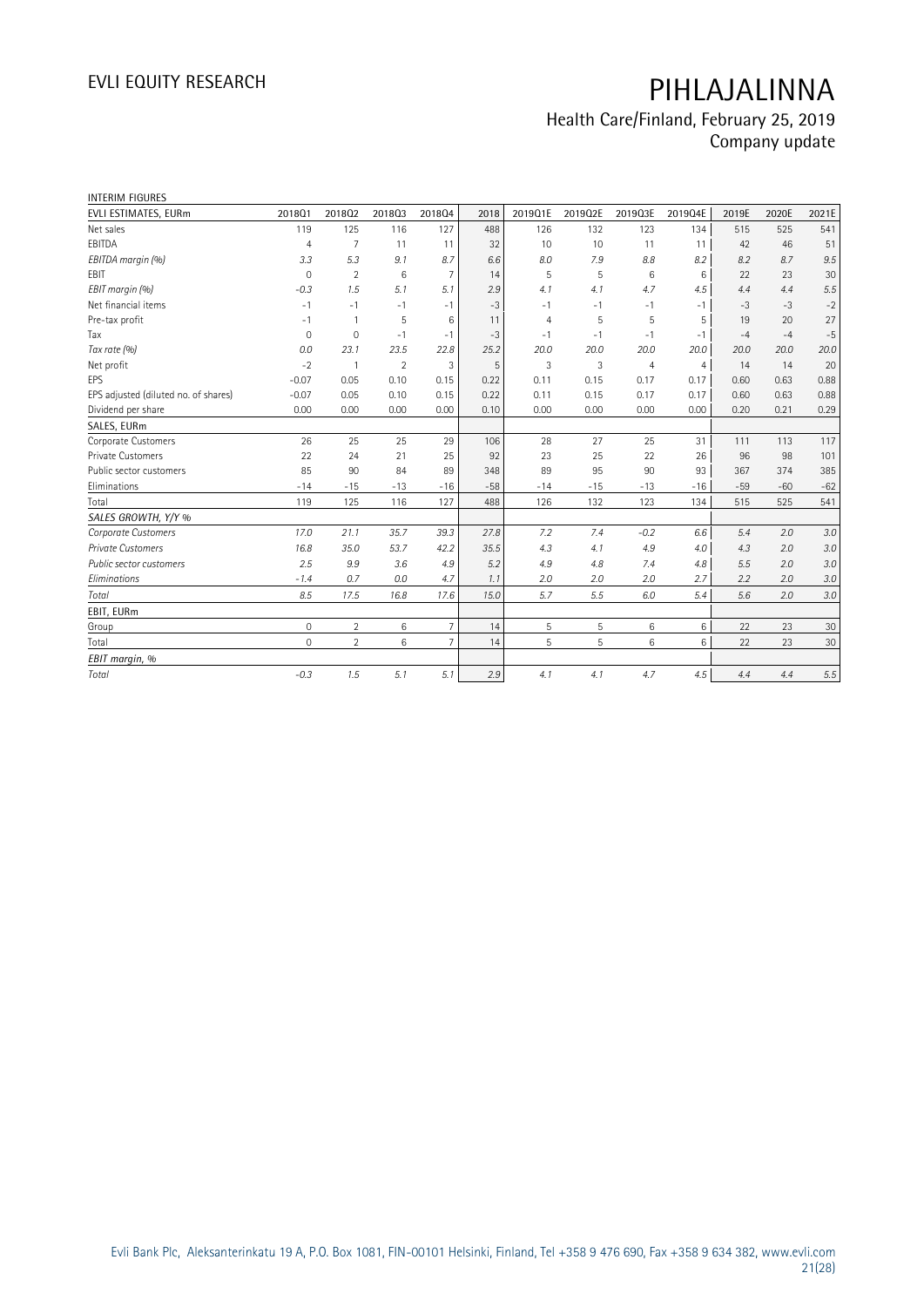| INCOME STATEMENT, EURm                   | 2014                | 2015           | 2016           | 2017                | 2018             | 2019E               | 2020E                     | 2021E          |
|------------------------------------------|---------------------|----------------|----------------|---------------------|------------------|---------------------|---------------------------|----------------|
| Sales                                    | 149                 | 213            | 399            | 424                 | 488              | 515                 | 525                       | 541            |
| Sales growth (%)                         | 42.6                | 43.3           | 87.0           | 6.2                 | 15.0             | 5.6                 | 2.0                       | 3.0            |
| Costs                                    | $-135$              | $-201$         | $-370$         | $-390$              | $-455$           | $-473$              | $-480$                    | $-490$         |
| Reported EBITDA                          | 14                  | 13             | 29             | 34                  | 32               | 42                  | 46                        | 51             |
| Extraordinary items in EBITDA            | $\mathbb O$         | $\mathbf 0$    | $\mathbf 0$    | $\mathbf 0$         | $\mathbf 0$      | $\mathsf{O}\xspace$ | $\mathbf 0$               | $\mathbf 0$    |
| EBITDA margin (%)                        | 9.3                 | 6.0            | 7.4            | 8.1                 | 6.6              | 8.2                 | 8.7                       | 9.5            |
| Depreciation                             | -6                  | -8             | $-13$          | $-14$               | $-18$            | $-20$               | $-23$                     | $-22$          |
| EBITA                                    | 8                   | $\mathsf S$    | 17             | 20                  | 14               | 22                  | 23                        | 30             |
| Goodwill amortization / writedown        | $\mathsf{O}\xspace$ | $\mathbf 0$    | $\mathbf 0$    | $\mathbf 0$         | $\mathbf 0$      | $\mathbf 0$         | $\mathbf 0$               | $\mathbf 0$    |
| Reported EBIT                            | 8                   | $\mathsf S$    | 17             | 20                  | 14               | 22                  | 23                        | 30             |
| EBIT margin (%)                          | 5.4                 | 2.2            | 4.2            | 4.7                 | 2.9              | 4.4                 | 4.4                       | 5.5            |
| Net financials                           | $-3$                | $-2$           | $-1$           | $-1$                | $-3$             | $-3$                | $-3$                      | $-2$           |
| Pre-tax profit                           | 5                   | $\sqrt{2}$     | 15             | 19                  | 11               | 19                  | 20                        | 27             |
| Extraordinary items                      | $-2$                | $-1$           | $-1$           | $-1$                | $-1$             | $\mathsf{O}\xspace$ | $\mathbf 0$               | $\mathbf 0$    |
| Taxes                                    | $-1$                | $\mathbf 0$    | $-3$           | $-3$                | $-3$             | $-4$                | $-4$                      | $-5$           |
| Minority shares                          | $\mathsf{O}\xspace$ | $-1$           | $-3$           | $-5$                | $-3$             | $-2$                | $-2$                      | $-2$           |
| Net profit                               | $\mathbf{1}$        | $\mathbf{1}$   | 8              | 10                  | $\overline{4}$   | 14                  | 14                        | 20             |
| <b>BALANCE SHEET, EURm</b>               |                     |                |                |                     |                  |                     |                           |                |
| Assets                                   |                     |                |                |                     |                  |                     |                           |                |
| Fixed assets                             | 47                  | 69             | 67             | 83                  | 97               | 109                 | 99                        | 92             |
| % of sales                               | 31                  | 32             | 17             | 20                  | 20               | 21                  | 19                        | 17             |
| Goodwill                                 | 56                  | 76             | 92             | 104                 | 170              | 170                 | 170                       | 170            |
| % of sales                               | 38                  | 36             | 23             | 25                  | 35               | 33                  | 32                        | 31             |
| Inventory                                | $\mathbf{1}$        | $\sqrt{2}$     | $\overline{2}$ | $\overline{2}$      | 3                | 3                   | $\ensuremath{\mathsf{3}}$ | 3              |
| % of sales                               | $\mathcal{I}$       | $\mathcal{I}$  | $\mathcal{I}$  | $\mathcal{I}$       | $\mathbf{1}$     | $\mathcal{I}$       | $\mathcal{I}$             | $\mathcal{I}$  |
| Receivables                              | 14                  | 20             | 27             | 25                  | 40               | 33                  | 33                        | 34             |
| % of sales                               | 10                  | 9              | $\overline{7}$ | 6                   | 8                | 6                   | 6                         | 6              |
| Liquid funds                             | 11                  | 15             | 28             | 37                  | 36               | 36                  | 37                        | 38             |
| % of sales                               | $\overline{7}$      | 7              | $\overline{7}$ | 9                   | $\overline{7}$   | 7                   | $\overline{7}$            | $\overline{7}$ |
| Total assets                             | 131                 | 185            | 218            | 254                 | 349              | 354                 | 345                       | 340            |
| Liabilities                              |                     |                |                |                     |                  |                     |                           |                |
| Equity                                   | 10                  | 93             | 101            | 106                 | 131              | 143                 | 152                       | 167            |
| % of sales                               | $\overline{7}$      | 44             | 25             | 25                  | 27               | 28                  | 29                        | 31             |
| Deferred taxes                           | $\overline{4}$      | $\mathsf S$    | $\,6$          | 6                   | $\,6$            | $\,6$               | 6                         | 6              |
| % of sales                               | $\mathfrak{Z}$      | $\overline{2}$ | $\mathcal{I}$  | $\boldsymbol{\eta}$ | $\overline{1}$   | 1                   | $\mathcal{I}$             | $\mathcal{I}$  |
| Interest bearing debt                    | 88                  | 42             | 52             | 77                  | 129              | 127                 | 107                       | 84             |
| % of sales                               | 59                  | 20             | 13             | 18                  | 26               | 25                  | 20                        | 16             |
| Non-interest bearing current liabilities | 27                  | 42             | 55             | 62                  | 80               | 75                  | 76                        | 78             |
| % of sales                               | 18                  | 20             | 14             | 15                  | 16               | 15                  | 15                        | 15             |
| Other interest free debt                 | $\mathbf{1}$        | $\sqrt{3}$     | 3              | 3                   | 3                | $\sqrt{3}$          | 3                         | 3              |
| % of sales                               | $\mathcal{I}$       | $\mathcal{I}$  | $\mathcal{I}$  | $\boldsymbol{\eta}$ | $\mathbf{1}$     | 1                   | $\mathcal{I}$             | $\mathcal{I}$  |
| <b>Total liabilities</b>                 | 131                 | 185            | 217            | 254                 | 350              | 354                 | 345                       | 340            |
| CASH FLOW, EURm                          |                     |                |                |                     |                  |                     |                           |                |
| + EBITDA                                 | 14                  | 13             | 29             | 34                  | 32               | 42                  | 46                        | 51             |
| - Net financial items                    | -3                  | $-2$           | $-1$           | $-1$                | $-3$             | -3                  | $-3$                      | $-2$           |
| - Taxes                                  | $-1$                | $\mathbf 0$    | $-2$           | $-4$                | -4               | $-4$                | $-4$                      | $-5$           |
| - Increase in Net Working Capital        | $\overline{4}$      | $\,9$          | $\overline{7}$ | 8                   | $\overline{4}$   | $\sqrt{2}$          | $\mathbf{1}$              | $\mathbf{1}$   |
| $+/-$ Other                              | $-2$                | $-2$           | $-4$           | $-5$                | $-4$             | $-2$                | $-2$                      | $-2$           |
| = Cash flow from operations              | 11                  | 19             | 30             | 37                  | 30               | 38                  | 40                        | 45             |
| - Capex                                  | $-28$               | $-48$          | $-27$          | $-41$               | $-22$            | $-31$               | $-13$                     | $-14$          |
| - Acquisitions                           | $\mathsf{O}\xspace$ | $\mathbf 0$    | $\mathbf 0$    | $\mathbf 0$         | $-79$            | $\mathbb O$         | $\mathbf 0$               | $\mathbf 0$    |
| + Divestments                            | $\mathbf 0$         | $\mathbf 0$    | $\mathbb O$    | $\mathbf 0$         | $\boldsymbol{0}$ | $\mathbb O$         | $\mathbf 0$               | $\mathbf 0$    |
| = Net cash flow                          | $-17$               | $-29$          | 3              | $-4$                | $-72$            | $\,6$               | 27                        | 31             |
| +/- Change in interest-bearing debt      | 46                  | $-46$          | 10             | 25                  | 53               | $-2$                | $-19$                     | $-23$          |
| +/- New issues/buybacks                  | $-29$               | 82             | $-1$           | $-2$                | 24               | $\mathbb O$         | $\mathbf 0$               | $\mathbb O$    |
| - Paid dividend                          | $\mathsf{O}\xspace$ | $\mathbf 0$    | $\mathbf 0$    | $-3$                | $-3$             | $-2$                | $-4$                      | $-5$           |
| +/- Change in loan receivables           | $\mathsf{O}\xspace$ | $\mathbf{1}$   | $\mathbf{1}$   | $\mathbb O$         | $-1$             | $\mathbb O$         | $\mathbf 0$               | $\mathbb O$    |
| Change in cash                           | 0                   | 8              | 13             | 15                  | $\overline{1}$   | $\mathbf{1}$        | 3                         | 3              |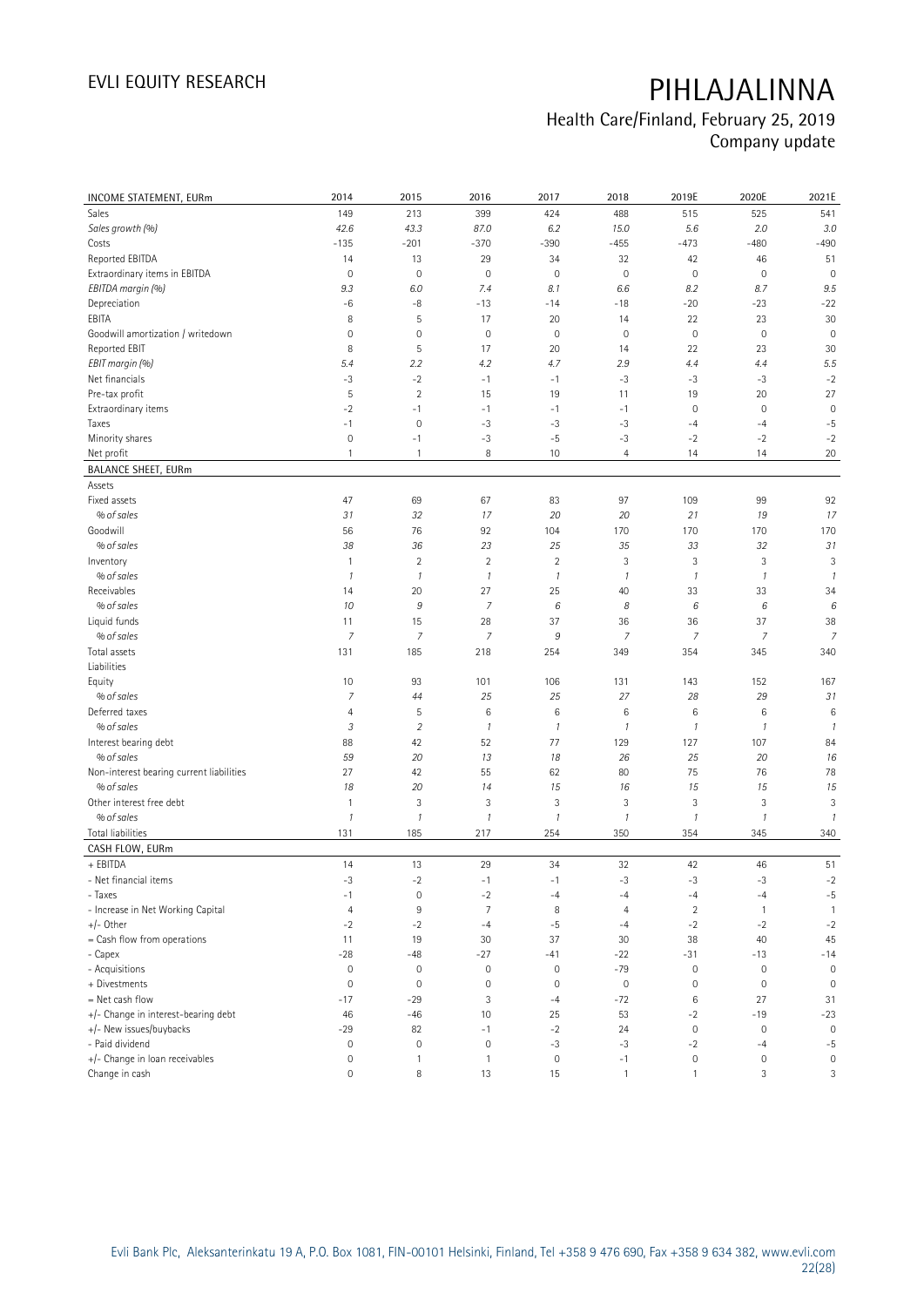| <b>KEY FIGURES</b>                  | 2015           | 2016    | 2017          | 2018    | 2019E         | 2020E         | 2021E   |
|-------------------------------------|----------------|---------|---------------|---------|---------------|---------------|---------|
| М-сар                               | 256            | 380     | 275           | 195     | 247           | 247           | 247     |
| Net debt                            | 27             | 25      | 40            | 93      | 91            | 71            | 46      |
| Enterprise value                    | 286            | 416     | 325           | 303     | 355           | 333           | 308     |
| Sales                               | 213            | 399     | 424           | 488     | 515           | 525           | 541     |
| EBITDA                              | 13             | 29      | 34            | 32      | 42            | 46            | 51      |
| EBIT                                | 5              | 17      | 20            | 14      | 22            | 23            | 30      |
| Pre-tax                             | $\overline{2}$ | 15      | 19            | 11      | 19            | 20            | 27      |
| Earnings                            | $\overline{2}$ | 10      | 11            | 5       | 14            | 14            | 20      |
| Book value                          | 92             | 98      | 100           | 122     | 133           | 143           | 158     |
| Valuation multiples                 |                |         |               |         |               |               |         |
| EV/sales                            | 1.3            | 1.0     | 0.8           | 0.6     | 0.7           | 0.6           | 0.6     |
| EV/EBITDA                           | 22.5           | 14.2    | 9.5           | 9.4     | 8.4           | 7.3           | 6.0     |
| EV/EBITA                            | 60.8           | 25.1    | 16.2          | 21.6    | 15.8          | 14.4          | 10.3    |
| EV/EBIT                             | 60.8           | 25.1    | 16.2          | 21.6    | 15.8          | 14.4          | 10.3    |
| EV/operating cash flow              | 13.4           | 12.3    | 8.5           | 9.7     | 8.9           | 7.9           | 6.6     |
| EV/cash earnings                    | 28.6           | 15.8    | 11.2          | 11.8    | 10.0          | 8.6           | 7.1     |
| P/E                                 | 170.5          | 39.1    | 25.7          | 39.0    | 18.1          | 17.4          | 12.4    |
| P/E excl. goodwill                  | 170.5          | 39.1    | 25.7          | 39.0    | 18.1          | 17.4          | 12.4    |
| P/B                                 | 2.8            | 3.9     | 2.7           | 1.6     | 1.9           | 1.7           | 1.6     |
| P/sales                             | 1.2            | 1.0     | 0.6           | 0.4     | 0.5           | 0.5           | 0.5     |
| P/CF                                | 12.0           | 11.2    | 7.2           | 6.2     | 6.2           | 5.9           | 5.3     |
| Target EV/EBIT                      | 0.0            | 0.0     | 0.0           | 0.0     | 16.6          | 15.2          | 11.0    |
| Target P/E                          | 0.0            | 0.0     | 0.0           | 0.0     | 19.9          | 19.2          | 13.6    |
| Target P/B                          | 0.0            | 0.0     | 0.0           | 0.0     | 2.0           | 1.9           | 1.7     |
| Per share measures                  |                |         |               |         |               |               |         |
| Number of shares                    | 20,613         | 20,613  | 20,613        | 22,620  | 22,620        | 22,620        | 22,620  |
| Number of shares (diluted)          | 20,613         | 20,613  | 20,613        | 22,620  | 22,620        | 22,620        | 22,620  |
| EPS                                 | 0.07           | 0.47    | 0.52          | 0.22    | 0.60          | 0.63          | 0.88    |
| EPS excl. goodwill                  | 0.07           | 0.47    | 0.52          | 0.22    | 0.60          | 0.63          | 0.88    |
| Cash EPS                            | 0.49           | 1.28    | 1.40          | 1.13    | 1.57          | 1.72          | 1.92    |
| Operating cash flow per share       | 1.03           | 1.64    | 1.86          | 1.38    | 1.77          | 1.86          | 2.06    |
| Capital employed per share          | 5.68           | 5.95    | 6.91          | 9.91    | 10.31         | 9.85          | 9.46    |
| Book value per share                | 4.47           | 4.74    | 4.87          | 5.39    | 5.89          | 6.32          | 6.99    |
| Book value excl. goodwill           | 0.78           | 0.26    | $-0.17$       | $-2.12$ | $-1.62$       | $-1.19$       | $-0.52$ |
| Dividend per share                  | 0.00           | 0.15    | 0.16          | 0.10    | 0.20          | 0.21          | 0.29    |
| Dividend payout ratio, %            | 0.0            | 31.9    | 30.8          | 45.2    | 33.0          | 33.0          | 33.0    |
| Dividend yield, %                   | 0.0            | 0.8     | 1.2           | 0.9     | 1.8           | 1.9           | 2.7     |
| <b>Efficiency measures</b>          |                |         |               |         |               |               |         |
| ROE                                 | 3.0            | 10.2    | 10.8          | 4.5     | 10.7          | 10.3          | 13.2    |
| <b>ROCE</b>                         | 4.0            | 11.7    | 12.2          | 6.3     | 8.5           | 8.7           | 11.6    |
| Financial ratios                    |                |         |               |         |               |               |         |
| Capex/sales, %                      | 22.3           | 6.8     | 9.7           | 20.8    | 6.1           | 2.5           | 2.6     |
| Capex/depreciation excl. goodwill,% | 346.6          | 85.2    | 209.2         | 194.5   | 157.8         | 57.3          | 64.9    |
| Net debt/EBITDA, book-weighted      | 2.1            | 0.8     | 1.2           | 2.9     | 2.1           | 1.5           | 0.9     |
| Debt/equity, market-weighted        | 0.2            | 0.1     | 0.3           | 0.7     | 0.5           | 0.4           | 0.3     |
|                                     | 50.5           | 46.4    | 41.8          | 37.5    | 40.3          | 44.1          | 49.3    |
| Equity ratio, book-weighted         |                | 0.24    |               | 0.71    |               |               | 0.28    |
| Gearing                             | 0.28<br>2,503  | 3,526   | 0.37<br>3,879 | 3,879   | 0.64<br>3,879 | 0.46<br>3,879 | 3,879   |
| Number of employees, average        | 85,258         |         | 109,307       | 125,728 | 132,780       | 135,435       | 139,498 |
| Sales per employee, EUR             |                | 113,188 |               |         |               |               |         |
| EBIT per employee, EUR              | 1,878          | 4,708   | 5,182         | 3,609   | 5,781         | 5,950         | 7,672   |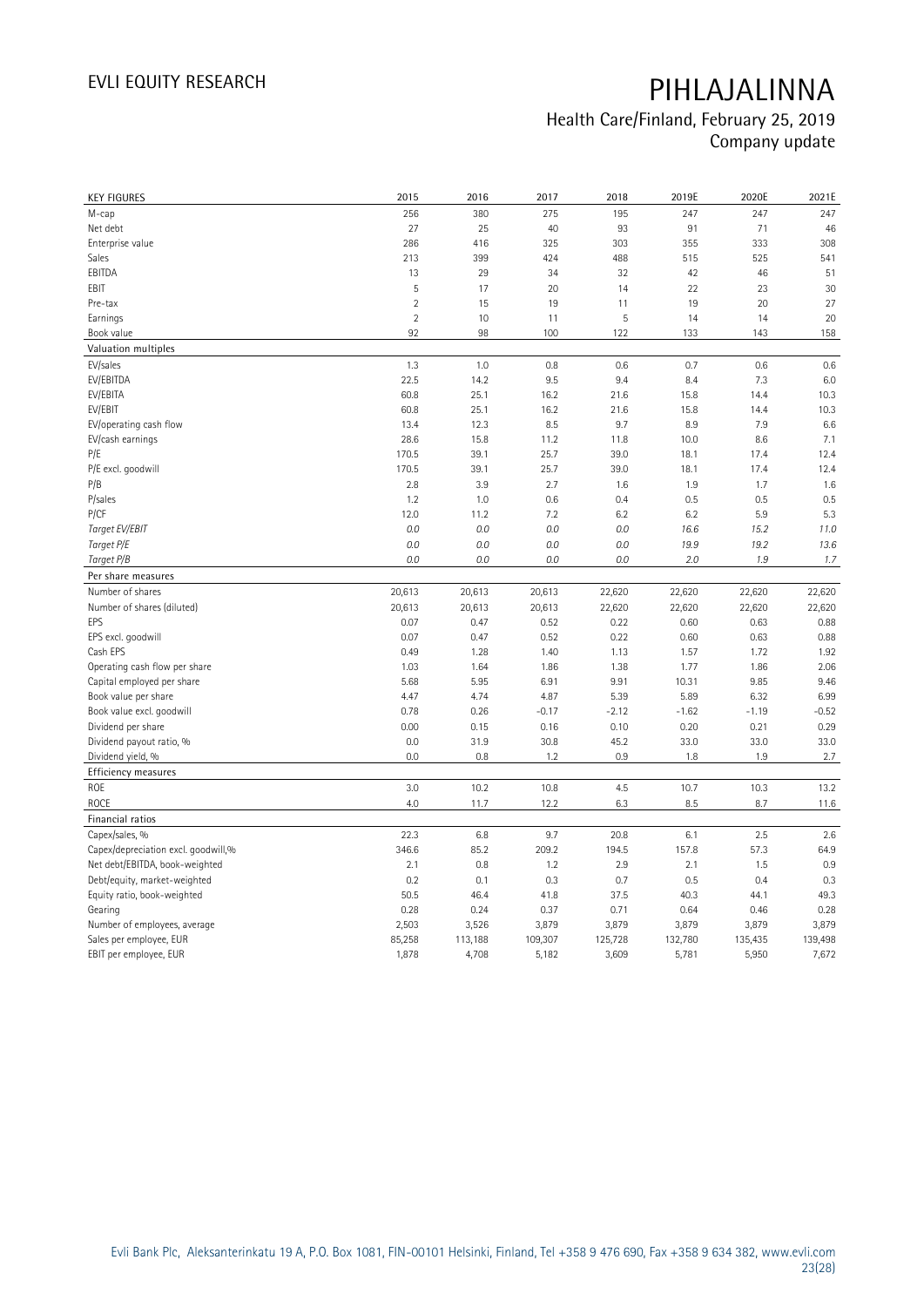**Health Care/Finland, February 25, 2019 Company update**

**COMPANY DESCRIPTION:** 

**INVESTMENT CASE:** 

| <b>OWNERSHIP STRUCTURE</b>                 | <b>SHARES</b> | <b>EURm</b> | 0/0     |
|--------------------------------------------|---------------|-------------|---------|
| Lähitapiola Keskinäinen Vakuutusyhtiö      | 3,481,641     | 37.950      | 15.4%   |
| Mww Yhtiö Oy                               | 2,309,010     | 25.168      | 10.2%   |
| Fennia Mutual Insurance Company            | 1,998,965     | 21.789      | 8.8%    |
| Tapiola Keskinäinen Henkivakuutusyhtiö     | 1,891,865     | 20.621      | 8.4%    |
| Elo Pension Company                        | 1,267,161     | 13.812      | 5.6%    |
| Niemistö Leena Katriina                    | 703,475       | 7.668       | 3.1%    |
| Fondita Nordic Micro Cap                   | 550,000       | 5.995       | 2.4%    |
| Ilmarinen Mutual Pension Insurance Company | 490,000       | 5.341       | 2.2%    |
| Fennia Life Insurance Company Ltd          | 270,759       | 2.951       | 1.2%    |
| Nordea Pro Finland Fund                    | 241,920       | 2.637       | $1.1\%$ |
| Ten largest                                | 13,204,796    | 143.932     | 58%     |
| Residual                                   | 9,415,339     | 102.627     | 42%     |
| Total                                      | 22,620,135    | 246.559     | 100%    |

| <b>EARNINGS CALENDAR</b> |                       |
|--------------------------|-----------------------|
| May 03, 2019             | Q1 report             |
| August 15, 2019          | Q <sub>2</sub> report |
| November 05, 2019        | Q3 report             |
|                          |                       |
| OTHER EVENTS             |                       |
|                          |                       |

| COMPANY MISCELLANEOUS |                             |
|-----------------------|-----------------------------|
| CEO: Joni Aaltonen    | Kehräsaari B, 33200 Tampere |
| CFO: Ville Lehtonen   | Tel:                        |
| IR: Taina Erkkilä     |                             |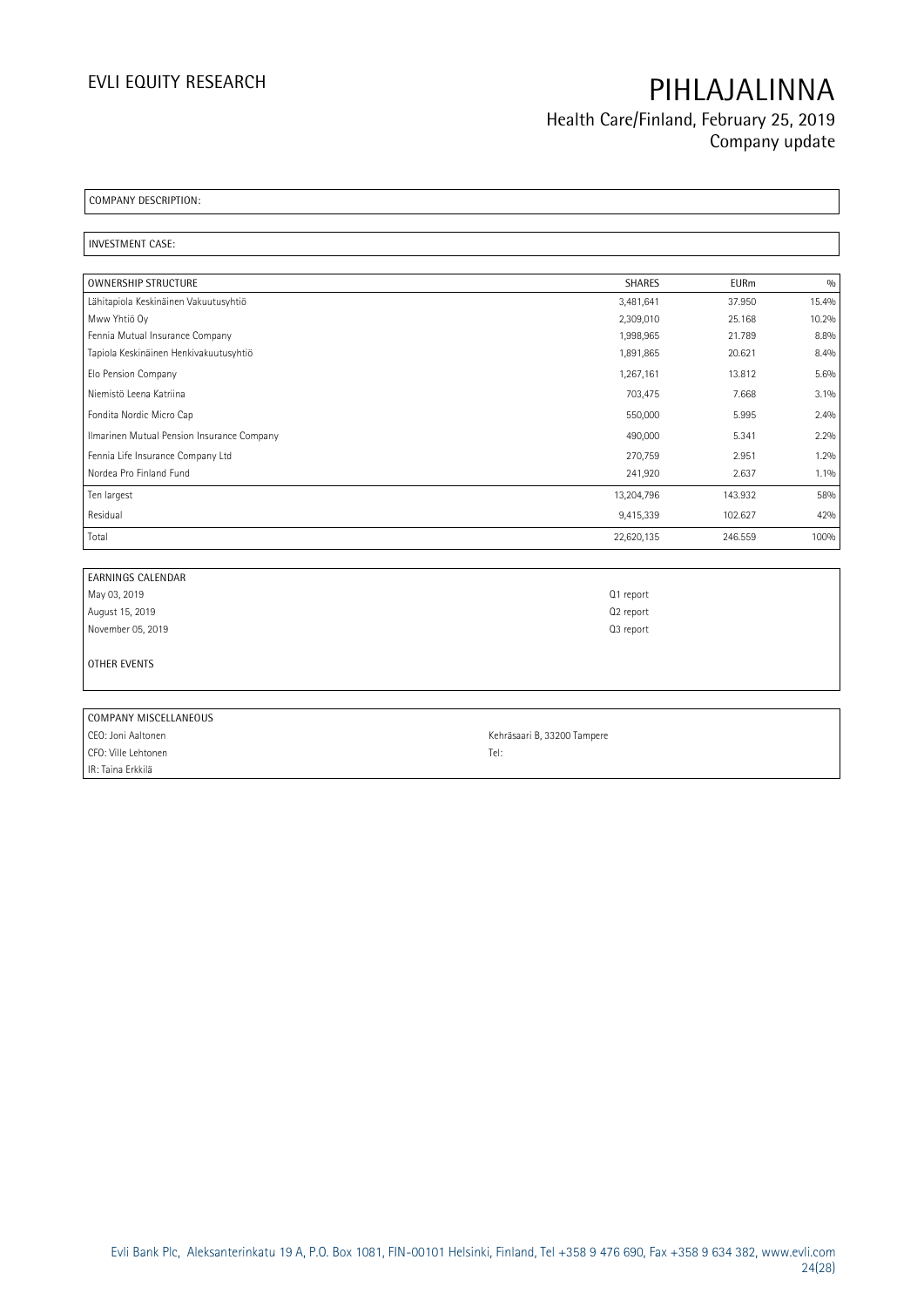## **Health Care/Finland, February 25, 2019 Company update**

#### DEFINITIONS

| P/E<br>Price per share<br>Earnings per share                                                                 | EPS<br>Profit before extraordinary items and taxes<br>$-$ income taxes $+$ minority interest      |  |  |
|--------------------------------------------------------------------------------------------------------------|---------------------------------------------------------------------------------------------------|--|--|
|                                                                                                              | Number of shares                                                                                  |  |  |
| P/Sales<br>Market cap<br><b>Sales</b>                                                                        | <b>DPS</b><br>Dividend for the financial period per share                                         |  |  |
| P/BV                                                                                                         | <b>CEPS</b>                                                                                       |  |  |
| Price per share                                                                                              | Gross cash flow from operations                                                                   |  |  |
| $\overline{\text{Shareholders}}$ ' equity + taxed provisions per share                                       | Number of shares                                                                                  |  |  |
| P/CF                                                                                                         | EV/Share                                                                                          |  |  |
| Price per share<br>Operating cash flow per share                                                             | Enterprise value<br>Number of shares                                                              |  |  |
| EV (Enterprise value)                                                                                        | Sales/Share                                                                                       |  |  |
| Market cap + net debt + minority interest at market value<br>- share of associated companies at market value | Sales<br>Number of shares                                                                         |  |  |
| Net debt                                                                                                     | EBITDA/Share                                                                                      |  |  |
| Interest bearing debt - financial assets                                                                     | Earnings before interest, tax, depreciation and amortisation                                      |  |  |
|                                                                                                              | Number of shares                                                                                  |  |  |
| EV/Sales                                                                                                     | EBIT/Share                                                                                        |  |  |
| Enterprise value                                                                                             | Operating profit                                                                                  |  |  |
| <b>Sales</b>                                                                                                 | Number of shares                                                                                  |  |  |
| EV/EBITDA                                                                                                    | EAFI/Share                                                                                        |  |  |
| Enterprise value                                                                                             | Pretax profit                                                                                     |  |  |
| Earnings before interest, tax, depreciation and amortisation                                                 | Number of shares                                                                                  |  |  |
| EV/EBIT                                                                                                      | Capital employed/Share                                                                            |  |  |
| Enterprise value                                                                                             | Total assets - non interest bearing debt<br>Number of shares                                      |  |  |
| Operating profit                                                                                             |                                                                                                   |  |  |
| Div yield, %                                                                                                 | Total assets                                                                                      |  |  |
| Dividend per share<br>Price per share                                                                        | Balance sheet total                                                                               |  |  |
| Payout ratio, %                                                                                              | Interest coverage (x)                                                                             |  |  |
| Total dividends                                                                                              | Operating profit                                                                                  |  |  |
| Earnings before extraordinary items and taxes - income taxes + minority interest                             | Financial items                                                                                   |  |  |
| Net cash/Share                                                                                               | Asset turnover (x)                                                                                |  |  |
| Financial assets $-$ interest bearing debt                                                                   | Turnover                                                                                          |  |  |
| Number of shares                                                                                             | Balance sheet total (average)                                                                     |  |  |
| ROA, %                                                                                                       | Debt/Equity, %                                                                                    |  |  |
| Operating profit $+$ financial income $+$ extraordinary items                                                | Interest bearing debt                                                                             |  |  |
| Balance sheet total - interest free short term debt                                                          | Shareholders' equity + minority interest + taxed provisions                                       |  |  |
| - long term advances received and accounts payable (average)                                                 |                                                                                                   |  |  |
| ROCE, %                                                                                                      | Equity ratio, %                                                                                   |  |  |
| Profit before extraordinary items + interest expenses + other financial costs                                | Shareholders' equity + minority interest + taxed provisions<br>Total assets - interest free loans |  |  |
| Balance sheet total - non interest bearing debt (average)                                                    |                                                                                                   |  |  |
| ROE, %                                                                                                       | CAGR, %                                                                                           |  |  |
| Profit before extraordinary items and taxes - income taxes                                                   | Cumulative annual growth rate $=$ Average growth per year                                         |  |  |
| Shareholders' equity + minority interest + taxed provisions (average)                                        |                                                                                                   |  |  |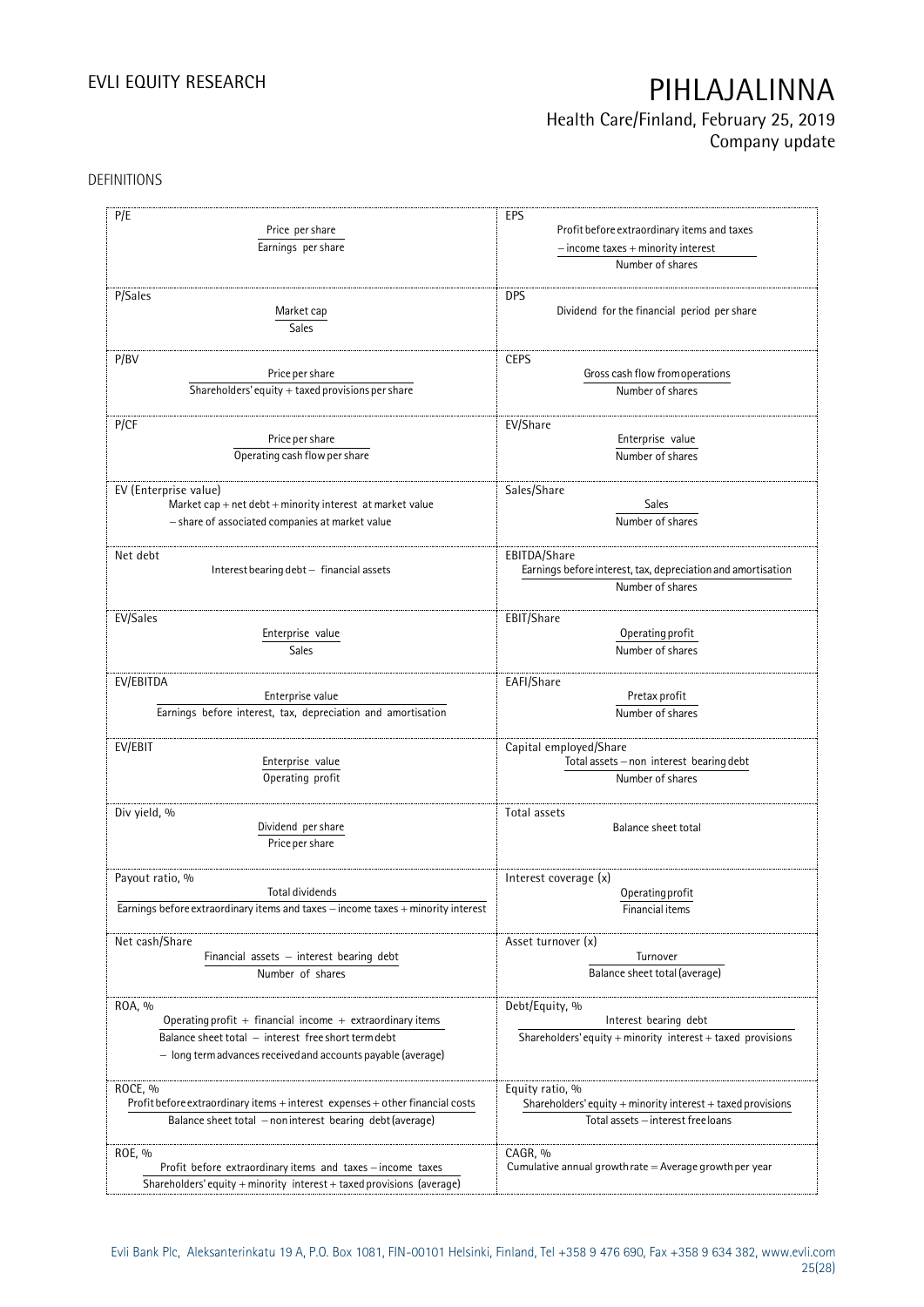**Health Care/Finland, February 25, 2019 Company update**

#### Important Disclosures

Evli Research Partners Plc ("ERP") uses 12-month target prices. Target prices are defined by utilizing analytical techniques based on financial theory including (but not limited to) discounted cash flow analysis and comparative valuation. The selection of valuation methods depends on different circumstances. Target prices may be altered on the basis of new information coming to light in the underlying company or changes in interest rates, changes in foreign exchange rates, other securities prices or market indices or outlook for the aforementioned factors or other factors that may change the conditions of financial markets. Recommendations and changes by analysts are available at <https://research.evli.com/JasperAllModels.action?authParam=key;461&authParam=x;G3rNagWrtf7K&authType=3> Investment recommendations are defined as follows: Target price compared to share price Recommendation<br>  $\leq -10\%$  SELL  $\langle 5, -10, 9 \rangle$  SELL<br>  $\langle -10, - (+10), 9 \rangle$  HOLD  $-10 - (+10) \%$  HOLD<br>> 10 % BUY  $> 10\%$ ERP's investment recommendation of the analyzed company is updated at least 2 timer per year. 60% 53% 50% 39% 40% 30% 20% 8% 10% 0% Sell Hold Buy

The graph above shows the distribution of ERP's recommendations of companies under coverage in 1st of February 2019. If recommendation is not given, it is not mentioned here.

#### Name(s) of the analyst(s): Häyhä

This research report has been prepared by Evli Research Partners Plc ("ERP" or "Evli Research"). ERP is a subsidiary of Evli Bank Plc. Production of the investment recommendation has been concluded on [25.2.2019, 8:00]. This report has been published on [25.2.2019, 9:10].

None of the analysts contributing to this report, persons under their guardianship or corporations under their control have a position in the shares of the company or related securities.

The date and time for any price of financial instruments mentioned in the recommendation refer to the previous trading day's closing price(s) unless otherwise stated in the report.

Each analyst responsible for the content of this report assures that the expressed views accurately reflect the personal views of each analyst on the covered companies and securities. Each analyst assures that (s)he has not been, nor are or will be, receiving direct or indirect compensation related to the specific recommendations or views contained in this report.

Companies in the Evli Group, affiliates or staff of companies in the Evli Group, may perform services for, solicit business from, hold long or short positions in, or otherwise be interested in the investments (including derivatives) of any company mentioned in the publication or report.

Neither ERP nor any company within the Evli Group have managed or co-managed a public offering of the company's securities during the last 12 months prior to, received compensation for investment banking services from the company during the last 12 months prior to the publication of the research report.

ERP has signed an agreement with the issuer of the financial instruments mentioned in the recommendation, which includes production of research reports. This assignment has a limited economic and financial impact on ERP and/or Evli. Under the assignment ERP performs services including, but not limited to, arranging investor meetings or –events, investor relations communication advisory and production of research material.

ERP or another company within the Evli Group does not have an agreement with the company to perform market making or liquidity providing services.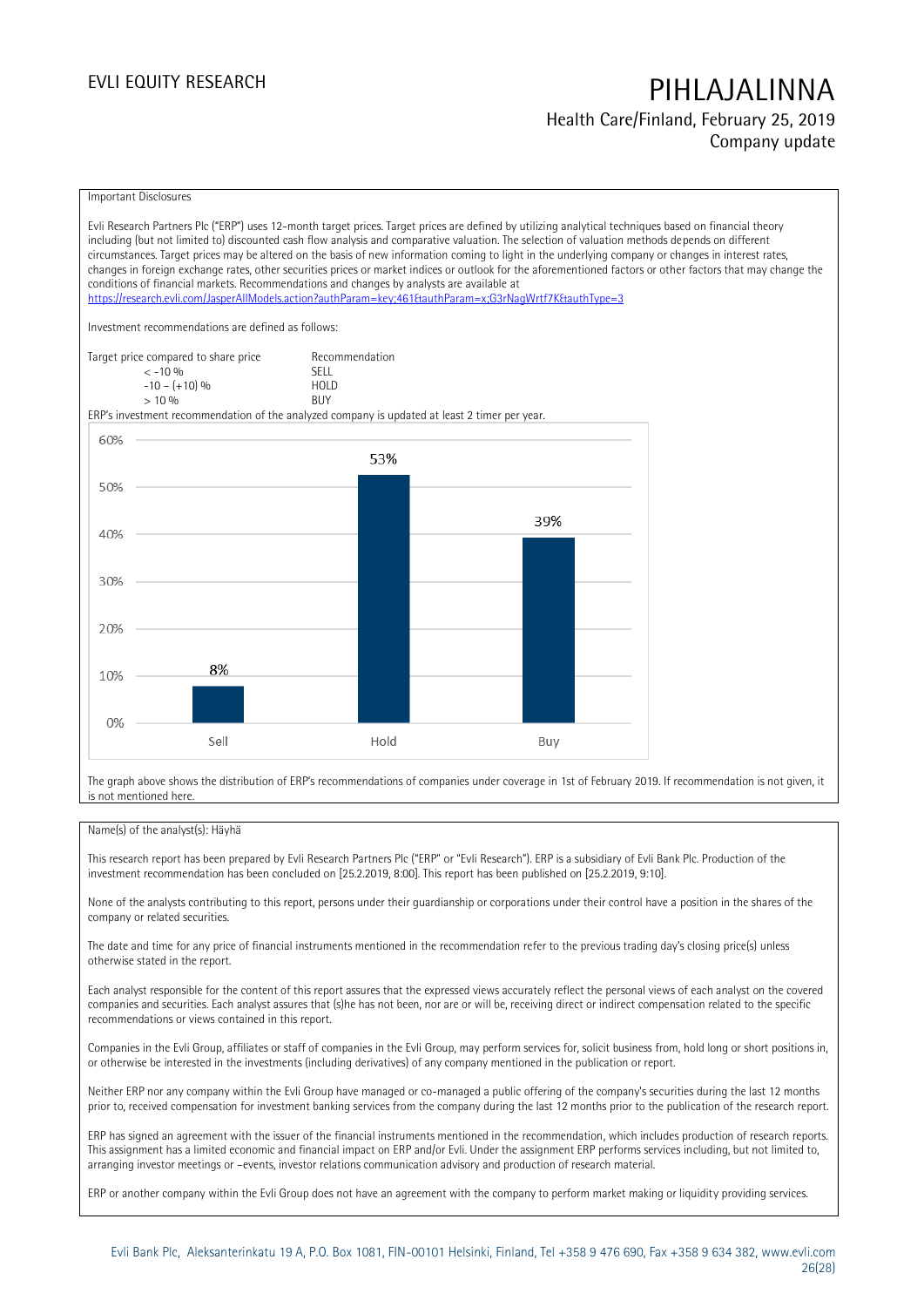### **Health Care/Finland, February 25, 2019 Company update**

For the prevention and avoidance of conflicts of interests with respect to this report, there is an information barrier (Chinese wall) between Investment Research and Corporate Finance units concerning unpublished investment banking services to the company. The remuneration of the analyst(s) is not tied directly or indirectly to investment banking transactions or other services performed by Evli Bank Plc or any company within Evli Group.

This report has not been disclosed to the company prior to its dissemination.

This report is provided and intended for informational purposes only and may not be used or considered under any circumstances as an offer to sell or buy any securities or as advice to trade any securities.

This report is based on sources ERP considers to be correct and reliable. The sources include information providers Reuters and Bloomberg, stock-exchange releases from the companies and other company news, Statistics Finland and articles in newspapers and magazines. However, ERP does not guarantee the materialization, correctness, accuracy or completeness of the information, opinions, estimates or forecasts expressed or implied in the report. In addition, circumstantial changes may have an influence on opinions and estimates presented in this report. The opinions and estimates presented are valid at the moment of their publication and they can be changed without a separate announcement. Neither ERP nor any company within the Evli Group are responsible for amending, correcting or updating any information, opinions or estimates contained in this report. Neither ERP nor any company within the Evli Group will compensate any direct or consequential loss caused by or derived from the use of the information represented in this publication.

All information published in this report is for the original recipient's private and internal use only. ERP reserves all rights to the report. No part of this publication may be reproduced or transmitted in any form or by any means, electronic, mechanical, photocopying, recording or otherwise, or stored in any retrieval system of any nature, without the written permission of ERP.

This report or its copy may not be published or distributed in Australia, Canada, Hong Kong, Japan, New Zealand, Singapore or South Africa. The publication or distribution of this report in certain other jurisdictions may also be restricted by law. Persons into whose possession this report comes are required to inform themselves about and to observe any such restrictions.

Evli Bank Plc is not registered as a broker-dealer with the U. S. Securities and Exchange Commission ("SEC"), and it and its analysts are not subject to SEC rules on securities analysts' certification as to the currency of their views reflected in the research report. Evli Bank is not a member of the Financial Industry Regulatory Authority ("FINRA"). It and its securities analysts are not subject to FINRA's rules on Communications with the Public and Research Analysts and Research Reports and the attendant requirements for fairness, balance and disclosure of potential conflicts of interest. This research report is only being offered in U.S. by Auerbach Grayson & Company, LLC (Auerbach Grayson) to Major U.S. Institutional Investors and is not available to, and should not be used by, any U.S. person or entity that is not a Major U.S. Institutional Investor. Auerbach Grayson is a broker-dealer registered with the U.S. Securities and Exchange Commission and is a member of the FINRA. U.S. entities seeking more information about any of the issuers or securities discussed in this report should contact Auerbach Grayson. The securities of non-U.S. issuers may not be registered with or subject to SEC reporting and other requirements.

ERP is not a supervised entity but its parent company Evli Bank Plc is supervised by the Finnish Financial Supervision Authority.